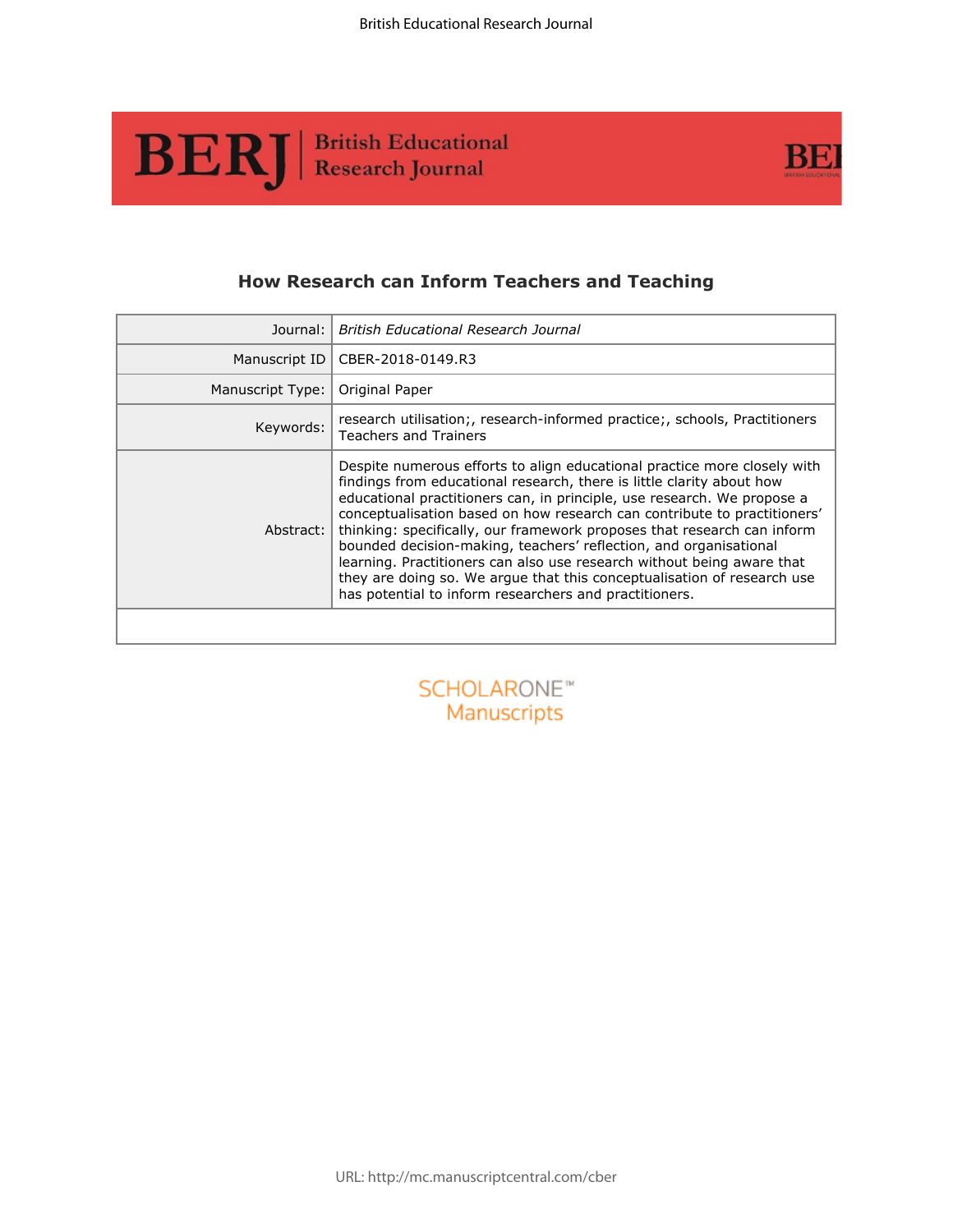$\mathbf{1}$  $\overline{2}$  $\overline{3}$  $\overline{4}$ 5 6  $\overline{7}$ 8 9

**Bounded decision-making, teachers' reflection, and organisational learning: how research can inform teachers and teaching**

#### **Abstract**

Despite numerous efforts to align educational practice more closely with findings from educational research, there is little clarity about how educational practitioners can, in principle, use research. We propose a conceptualisation based on how research can contribute to practitioners' thinking: specifically, our framework proposes that research can inform bounded decision-making, teachers' reflection, and organisational learning. Practitioners can also use research without being aware that they are doing so. We argue that this conceptualisation of research use has potential to inform researchers and practitioners.

**Keywords:** research utilisation; research-informed practice; teachers; schools

#### **Introduction**

out being aware that they are doing so. We argue that<br>ion of research use has potential to inform research<br>search utilisation; research-informed practice; teach<br>cosely with findings from educational research. With the<br>requ Recently there have been renewed efforts in many countries, to align educational practice more closely with findings from educational research. Within the UK, such efforts include the requirement, in the Research Excellence Framework, for universities' research to 'impact' on 'the economy, society, culture, public policy or services … beyond academia' (HEFCE, 2011, 48); the government-funded 'what works centres', created to apply research to social policy; the UK Funding Councils' *Open Access* policy which aims to ensure that research reports are freely available online (RCUK, 2013); and the (English) national survey of newly qualified teachers, which asks respondents how well their training has prepared them, 'to access educational research … to assess the robustness of educational research [and] … to understand and apply the findings from educational research' (Gov.uk, 2014). In addition, a range of public and private-sector organisations have created networks of researchers and practitioners, and have published summaries of educational research in practitioner-friendly formats (for details, see Gough, 2013), while the British Educational Research Association, in collaboration with the Royal Society for the Arts, undertook a wide-ranging deliberation on the potential role of research in teacher education, their report being influential, particularly among universitybased teacher educators (BERA/RSA, 2014). Beyond the UK, efforts to 'mobilise' educational knowledge are also apparent in jurisdictions including USA, Canada, Singapore and South Africa (for example see Farley-Ripple et al., 2017; Malin et al., 2018).

This vigorous activity notwithstanding, there is little clarity about how educational practitioners might actually use research. As a recent editorial in this journal stated, '… the question of how research can 'reach' the practice of education remains a topic of ongoing conern and discussion' (Biesta et al. 2019). Such theories of research utilisation that we do possess are largely drawn from the use of research in health (e.g. Estabrooks, 1999; Smith, 2013) or from the use of research to inform policy (e.g. Weiss, 1979; Nutley et al., 2007; Hammersley,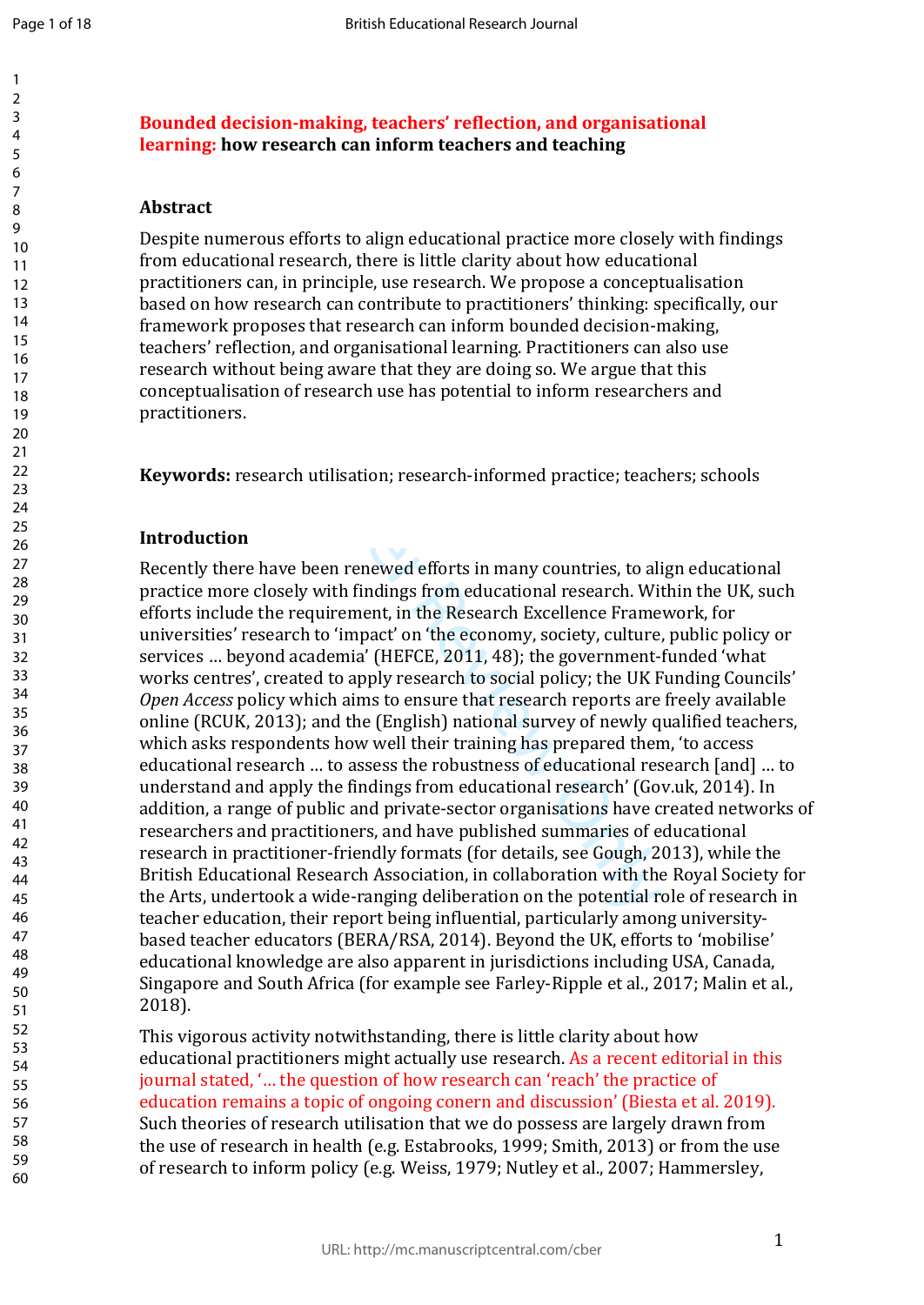2013). There are good reasons for doubting whether these theories are adequate to explain educational practitioners' (broadly, teachers' and school leaders') use of research. As commentators have pointed out, whilst education and health share some similarities, there are also important differences that make it problematic to assume that research use in health is identical to that in education (e.g. Hammersley, 2013; Biesta, 2007; Whitty 2013). Likewise the way that research can inform policy seems quite different from the way it can inform practice (Nutley et al., 2007).

In response, this article proposes a new conceptual framework for understanding how research can 'reach' the practice of education; specifically, how research can inform teachers and teaching in schools directly, i.e. unmediated by policy. We begin by setting out briefly, our conceptions of educational practice and research, and we then explain how the latter can inform the former.

# **Educational practice**

123456789

 $\overline{1}$  $\overline{2}$  $\overline{3}$  $\overline{4}$ 5 6  $\overline{7}$ 8 9

Drawing on Biesta (2015) we understand educational practice in schools (henceforth, 'schooling') to fulfil at least three functions:

- to contribute to the development of each student as an individual, by recognising their unique characteristics and potentials, and by developing their ability to act autonomously and independently
- to socialise students into ways of thinking and acting, vis-à-vis educational disciplines (e.g. thinking like a scientist or historian), and in terms of developing prosocial values, behaviours and attitudes in relation to peers, adults, and the world beyond school
- to teach subject-specific bodies of knowledge, skills and values which will qualify students to take on active roles in society – as Biesta (2015) states, 'in the narrow sense of vocational qualifications or the broad sense of becoming qualified to live in complex modern societies' (p 18).

y policy. We begin by setting out briefly, our concept<br>actice and research, and we then explain how the la<br>actice and research, and we then explain how the la<br>bractice<br>esta (2015) we understand educational practice in s<br>ch Biesta (2015) identifies these as the 'subjectification', 'socialisation' and 'qualification' functions of schooling, and suggests that these functions are, at the level of practice, often in tension with each other. Furthermore, he argues that these functions are in flux because education is, by its nature, open, semiotic and discursive: it is open because it interacts with societal contexts and environments; semiotic because involves interpretations and meaning-making, and recursive because reflections on previous educational encounters inform future encounters.

So educational practice, whether seen in the construction of policies for an entire school, or in individual interactions with a single student, is a matter of finding a way through competing tensions and demands. This is partly because schools fulfil three functions which are not always easy to reconcile; partly because every aspect of schooling is open to challenge from students, parents and policy imperatives; partly because schooling is very largely a matter of communication between individuals who interpret and misinterpret each other, as in all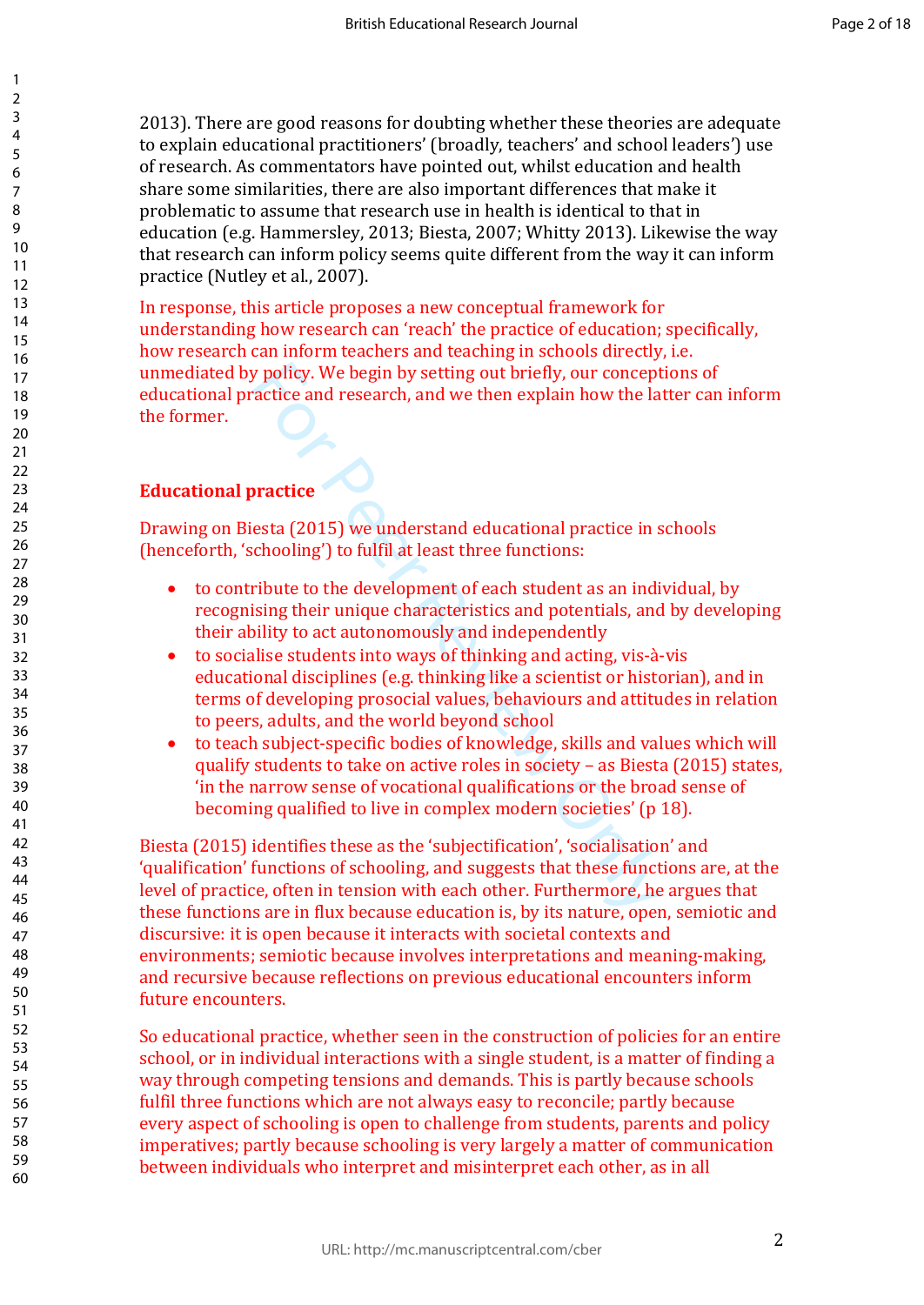relationships; and partly because reflection and self-reflexivity are used to effect change. Taken together, these factors constitute a practice of which no two instances are identical.

The *activities* of schooling are multifarious; they include classroom lessons, assemblies, school trips, playground interactions, extra-curricular activities and a variety of formal and informal conversations. These are conducted by practitioners with a diverse range of roles and responsibilities, some of whom might focus mainly on individual students. Management of schooling is usually multi-layered: subject to governance arrangements, senior leaders assume responsibility for pastoral, academic and administrative matters within an entire school; middle leaders assume more detailed responsibility for a specified part of a school's work, and nearly everyone takes some responsibility for classroom teaching. At all levels, decisions (How long should lunch breaks be? How much time should be spent on science 'practical' lessons? When is it necessary to halt a lesson, to deal with disruptive behaviour?) affect schooling; almost all such decisions involve the exercise of professional judgments to navigate between the competing tensions we have outlined here. We believe that research can contribute to such judgements.

# **Educational research**

For the state of the state of the state of the state of the state of the state of the state of practical (How long should lunch breaks be spent on science 'practical' lessons? When is it nece with disruptive behaviour?) af Our understanding of research draws on Stenhouse's much-quoted definition, 'Research is systematic enquiry made public' (Stenhouse, 1981, p. 104). This broad definition is inclusive of methodologies and academic disciplines; it embraces qualitative, quantitative and mixed-methods research, from a variety of disciplines. At both methodological and disciplinary levels, research aspires to standards including originality, significance and rigour (HEFCE, 2011) which are formed, debated and defended, *inter alia,* by ethics committees, peer review systems and learned societies. Although poor quality research undoubtedly occurs, the maintenance of these standards ensures that 'new insights' (HEFCE, 2011) generated by research are generally more firmly grounded than insights from either the personal experience of individual practitioners, or the cumulative assumptions and practices of a profession, both of which tend to be untested. Research which is relevant to educational practitioners might include research about educational processes (e.g. 'what works'); it might also include philosophical discussions about education, studies of educational outcomes, child development, research about the subject matter to be taught, and so on.

Nevertheless, there is near-universal agreement that research-generated 'insights' are an insufficient basis for practice (e.g. Hammersley, 2002; 2013; McIntyre 2005; Winch, Oancea & Orchard, 2015). For example, McIntyre (2005) argues that the kind of knowledge that research generates differs from the kind of knowledge that teachers need. He sees research-generated knowledge as generalized, propositional knowledge; abstract and theoretical; evaluated for its clarity, coherence and validity; it is narrowly-focused and generated by rigorous and rational thinking. In contrast, practitioners' practical knowledge is 'such as to enable [teachers] to address the context-specific and indeed unique characteristics of every class, pupil, lesson and situation with which they have to deal' (p 359). It is 'knowledge of how to do things'; it is capable of being applied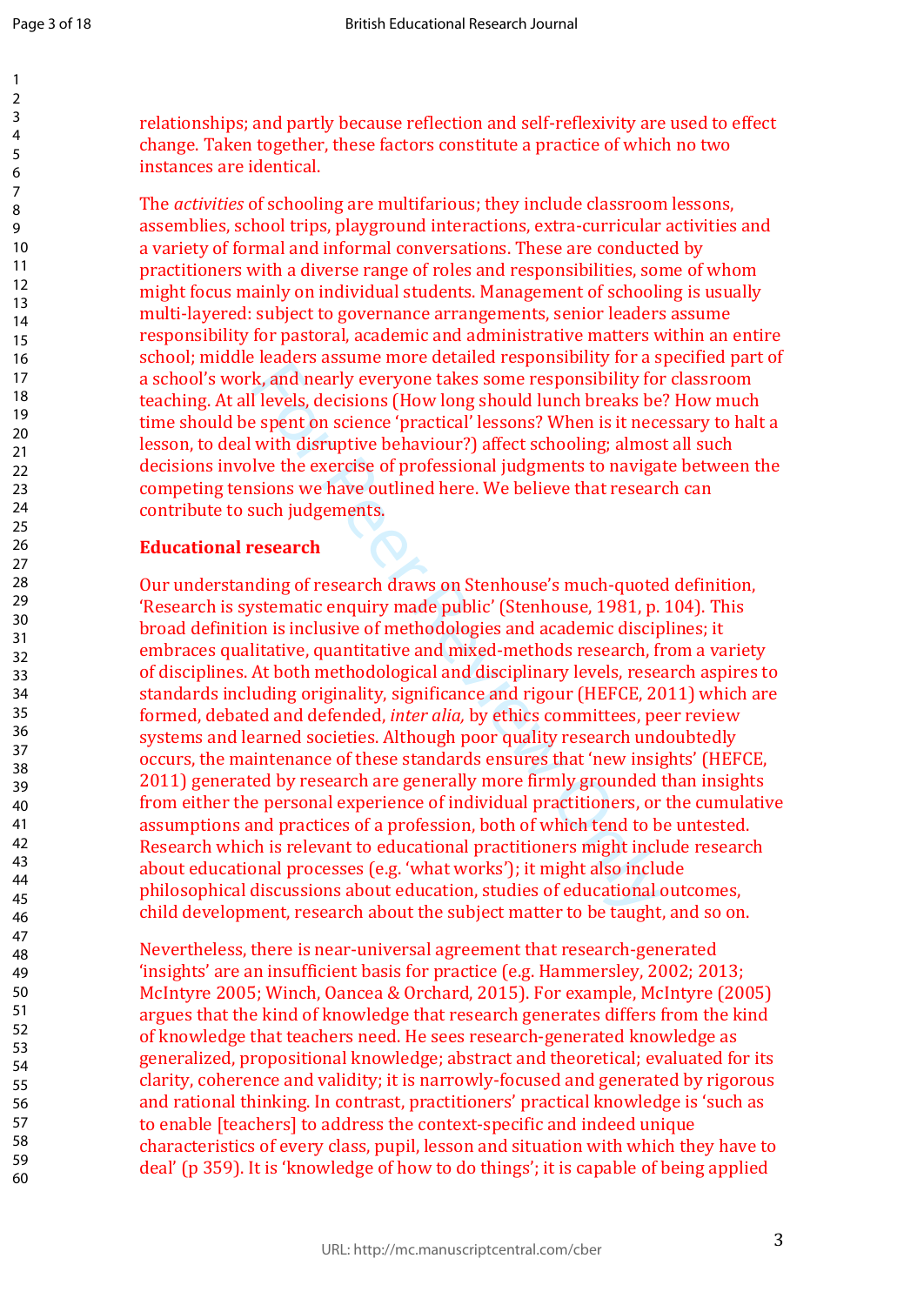to complex, multi-dimensional and unpredictable situations. In contrast, Winch, Oancea and Orchard (2015) present a more differentiated account of teachers' professional knowledge: teachers' knowledge includes situated understanding, technical know-how and critical reflection. They argue that research can, in principle, contribute to the development of each type of knowledge.

However, integrating research into professional knowledge involves an act of imagination: practitioners must actively transform insights generated in certain ways and certain circumstances, in order to employ them in different ways and circumstances (Cain 2015a). When this occurs, the usefulness of research lies in its potential to improve the quality of schooling by informing practitioners' thinking. Although it cannot replace professional judgment, it can render it more intelligent and less reliant on untested personal experience and cumulative professional wisdom.

For Peer Revised Personal experience and culture<br>I less reliant on untested personal experience and cu<br>isdom.<br>
ed out these conceptions, we now consider how rest<br>
ioners' thinking and thereby influence practice. Dravies,<br> Having sketched out these conceptions, we now consider how research can inform practitioners' thinking and thereby influence practice. Drawing on a range of theories, we distinguish three ways in which this can happen: research can inform bounded decision-making, it can inform teachers' reflection, and it can influence the school as a learning organisation.

# **Research can inform bounded decision-making**

123456789

 $\mathbf{1}$  $\overline{2}$  $\overline{3}$  $\overline{4}$ 5 6  $\overline{7}$ 8 9

In discussions about evidence informed practice, it is often assumed that research contributes to practice by informing decision-making. For instance, Goldacre (2013) explicitly links the use of research evidence with improved decision-making and, as a result, better teaching:

… we all expect doctors to be able to make informed decisions about which treatment is best, using the best currently available evidence. I think teachers could one day be in the same position. (Goldacre, 2013, 7)

This view also underpins the English government's *What Works* network, which is based on the principle that, 'good decision-making should be informed by the best available evidence' (Cabinet Office 2013). A simple and largely uncontested view of how this happens is that research generates evidence that informs decisions that are acted upon. It can be expressed thus:

#### **evidence > decisions > actions** (> = informs).

This view is only partially correct; the relationship between evidence and action is more complex than it might appear (e.g. Hammersley 2002; 2013; Kvernbekk 2016). In part, this is because the concept of 'evidence' is problematic. Although evidence has been defined as, 'facts … on which a conclusion can be based' (Webster's Dictionary, cited in Philips, 2007), facts very rarely point towards unambiguous conclusions. Logically, facts become evidence only when they are used to argue a case in some form of discussion (Spillane & Miele, 2007). For example, factual data that 95% of a school's students have achieved the expected standard in mathematics could be used as evidence to argue variously that, a) the school's students are clever, or b) that mathematics teaching in the school is good, or c) that the expected standard for mathematics is too low. Evidence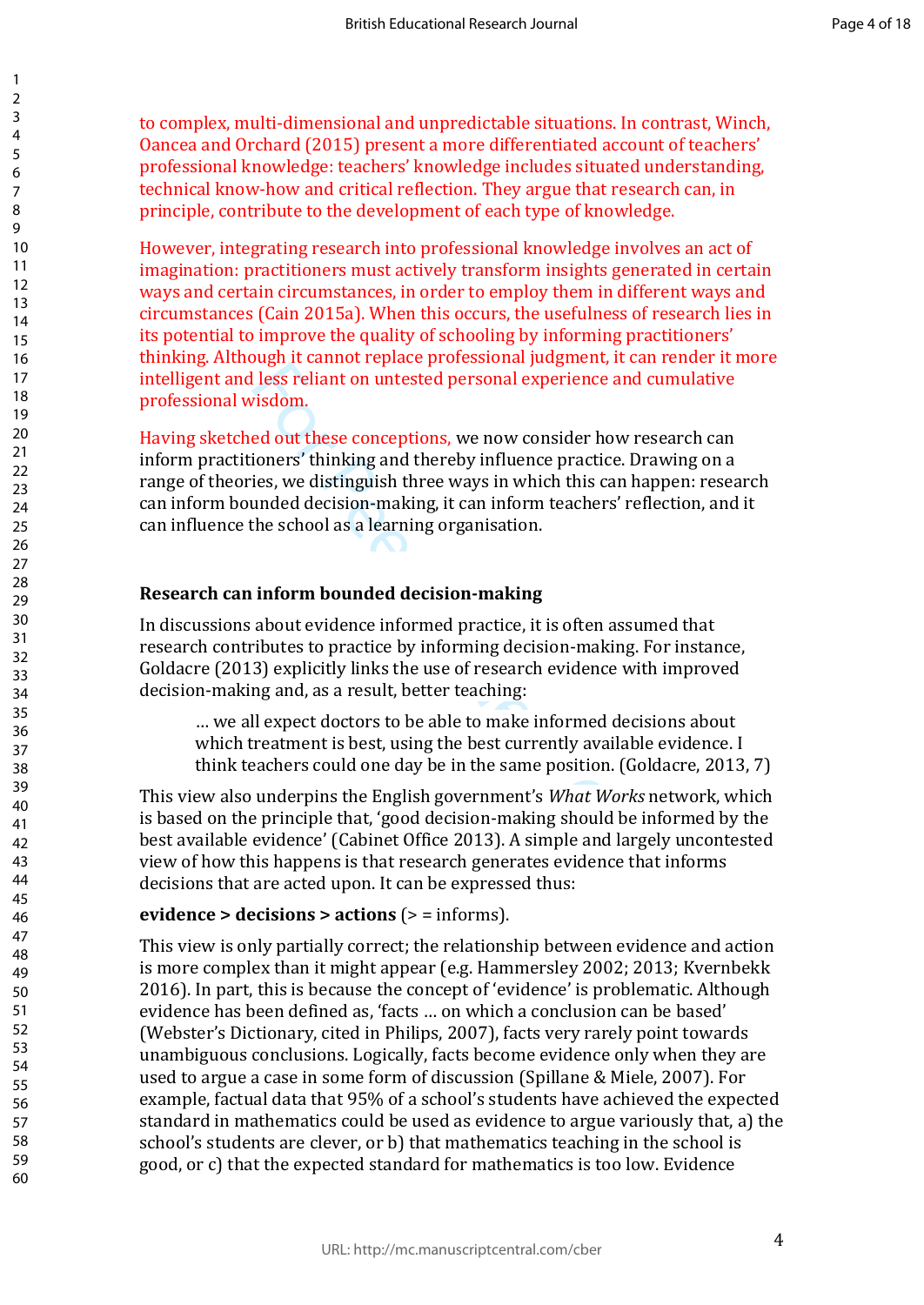never 'speaks for itself'. Furthermore, discussions rely on certain assumptions, spoken or unspoken. In this example, assumptions might include, a) mathematics tests are a valid measure of students' ability in relation to expected standards, and b) 95% is a high figure in this context. If the evidence appears to speak for itself, this is only because the assumptions are taken for granted. This more complex understanding of the relationship between evidence and decisionmaking is, therefore:

# **assumptions > understanding evidence > discussion > decisions > actions.**

s assum only not an guro to oure to aas act as acts are equip<br>cars or other schools. Often, at least two pieces of every upport decisions and sometimes, different pieces of every and vary in their power – i.e. the weight t Furthermore, decisions are rarely taken on the basis of single pieces of evidence. The information that 95% of students achieved the expected standard in mathematics is useful only in the light of other data such as the equivalent data for previous years or other schools. Often, at least two pieces of evidence are necessary to support decisions and sometimes, different pieces of evidence are mutually contradictory and vary in their power – i.e. the weight that they can bring to the discussion (Spillane & Miele, 2007). Because decisions are made by people who are not driven only by rational concerns, it is likely that personal preferences, emotions and power positions also play a part in decision-making, alongside other matters such as the time that is available for decision-making, the people involved, and the social contexts of the decision-making. To Brown (2018) this is 'optimal rationality'; to Author (in press) it is 'cultural rationality'. Furthermore, it has been established that decision makers sometimes make decisions first, then look for the evidence to support those decisions (Estabrooks 1999).

Perhaps the simplest, but reasonably comprehensive model of the contribution of research to the decision-making process is that multiple sources of evidence (including evidence from research) are understood in the light of assumptions, brought into discussion, from which decisions and actions emerge. It can be expressed thus:

**assumptions** (spoken and unspoken) > **Understanding evidence** (of differing weight and usually involving comparisons) > **discussion** (within social contexts) > **decisions > actions.**

A similar model of decision-making is explicated in Kvernbekk (2016). This involves a spiral of Claims, Grounds, Warrants, Backing, Rebuttal and Qualifiers. Both models agree that research can, in principle, inform decision-making, although not in a simple, straightforward way: it cannot generate decisions but contributes to the decision-making process by informing thinking more generally.

Such thinking is of a type that Kahneman (2011) calls 'System 2' or 'slow' thinking. This type of thinking does not happen automatically but is highly effortful; it includes the rational exploration of problems and the logical generation of solutions to these problems. It is conscious in that, when people are using this type of thinking, they are aware that they are thinking. Such thinking can inform educational decisions about the deployment of resources, and the conditions in which teaching and learning take place. Slavin (2004) lists several such decisions: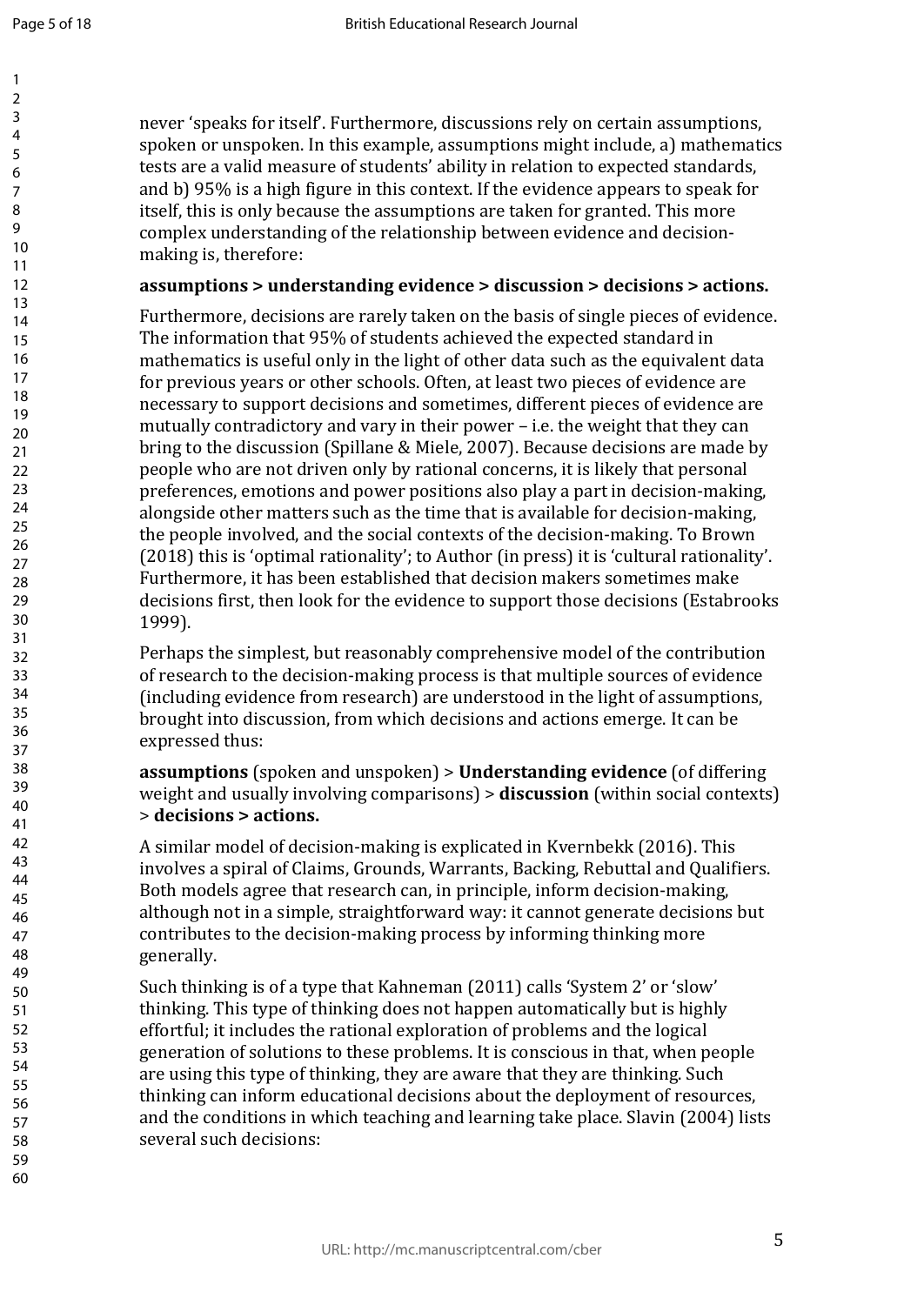Every year, teachers, principals, superintendents, and other educators have to make hundreds of decisions of potentially great importance to students. What reading program is most likely to ensure high reading performance? … Should summer school programs be provided to struggling students? … What are the most effective means of providing remediation to children who are falling behind? In a word: What works? (p. 27)

The decisions that Slavin refers to are essentially decisions intended to shape educational practice in general ways; they are 'bounded' in the sense that each leads to a specific outcome. Empirical evidence concurs with Slavin (2004), for '… schools used research evidence to underpin school leadership decision-making and the design of school activity' (Coldwell et al. 2017, 30). Such decisions concerned matters such as the composition of schools' policies for homework, formative assessment and feedback, peer coaching and dialogic talk (Ibid). Although such decisions are likely to be made by school leaders, research can inform the bounded decision-making of individual teachers, for instance when they select teaching resources, prepare presentations and plan how to teach and assess their students (Brown & Flood, 2018).

The influence of research in bounded decision-making might vary according to the breadth of its focus (e.g. whether tightly focused on specific interventions or more loosely focused on more general issues such as motivation), the depth of engagement (e.g. from a casual reading of a research text to a careful review of relevant literature) and the intensity of commitment to research-informed change (e.g. whether research is used primarily to support, or also to challenge thinking).

# **Research can inform teachers' reflection**

of school activity' (Coldwell et al. 2017, 30). Such deffers such as the composition of schools' policies for<br>sssment and feedback, peer coaching and dialogic tal<br>decisions are likely to be made by school leaders, respacen Research on teachers thinking, largely in the 1970s and 1980s, established beyond reasonable doubt that teachers' decision-making during interactive teaching (what Schön 1983; 1987 refers to as 'reflection in action') differs substantially from the process described above. This is because, whilst the purpose of thoughtful, slow decision-making is essentially to reach an agreed choice between alternatives, the purpose of teaching is to inspire learning in others: to help students become autonomous and independent; to socialise them into ways of thinking and to enable them to learn subject-specific content. Interactive teaching occurs largely in classrooms but also, as stated earlier, during other, formal and informal occasions. Teachers' activities during interactive teaching – explaining, organizing, questioning, demonstrating, assessing students and so on – are enacted within interpersonal, teacher-student relationships. With a few exceptions (e.g. addressing large-scale assemblies), teaching involves both *encouraging* and *monitoring* learning. Encouraging and monitoring learning exist in a reciprocal relationship; the results of the monitoring influence, at least to some extent, how learning is encouraged and vice-versa. This reciprocal process of encouraging and monitoring learning occurs in the long term, as reflection-on-action, e.g. when students' test results determine which parts of a curriculum need to be revisited. It also occurs as

123456789

 $\mathbf{1}$  $\overline{2}$  $\overline{3}$  $\overline{4}$ 5 6  $\overline{7}$ 8 9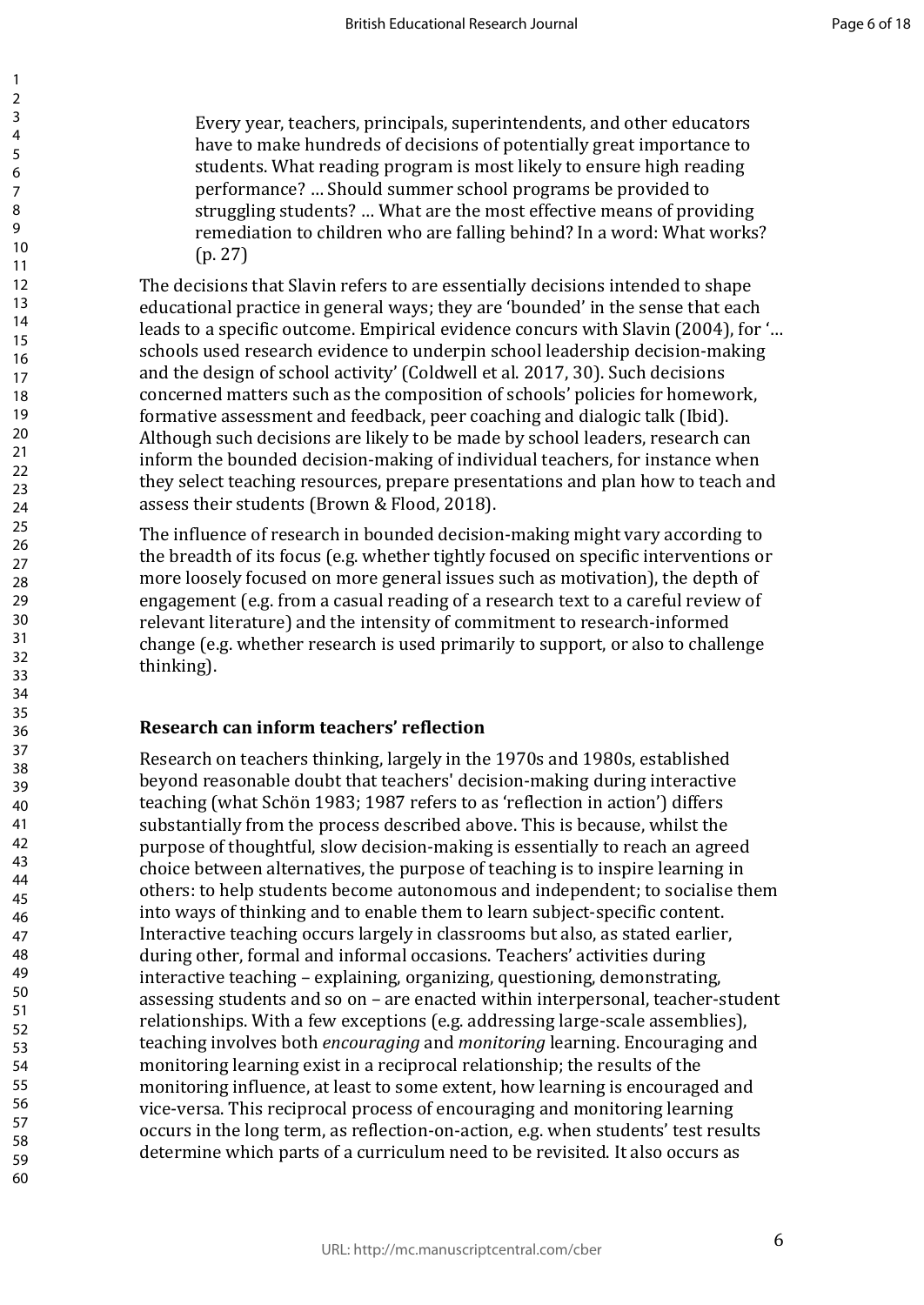$\mathbf{1}$  $\overline{2}$  $\overline{3}$  $\overline{4}$ 5 6  $\overline{7}$ 8 9

reflection-in-action in the classroom, e.g. when teachers perceive students to be inattentive, and adjust their teaching accordingly.

During interactive teaching, teachers have numerous interactions with students and these involve multiple, small decisions, leading Shavelson (1973 p. 18) to describe decision-making as, 'the basic teaching skill'. Because of the mutuality of encouraging and monitoring learning, this type of decision-making is not bounded but open-ended and recursive. It has been described as a reflective cycle of planning, acting, observing and evaluating (e.g. Korthagen & Vasalos 2005; Pollard 2005). For example, when questioning a class of students, teachers plan (i.e. formulate a question); act (ask the question, select a student to answer it); observe (listen to the answer), evaluate (determine its accuracy) and re-start the cycle (formulate a follow-up question) (e.g. Burbules and Bruce 2001; Wells 1993). In the 'hot' decision-making of 'crowded' classrooms (Eraut 1994) these cycles can occur several times per minute. Each decision that the teacher takes is contingent on the consequences of the previous one and each leads quickly to the next. This occurs wherever teaching is interactive: when teachers check their students' understanding of instructions or explanations, when they observe their work, listen to their talk or answer their requests for help.

nulate a follow-up question) (e.g. Burbules and Bruchor' decision-making of 'crowded' classrooms (Erau<br>ur several times per minute. Each decision that the t<br>the consequences of the previous one and each lead<br>the strate<br>tra Although teachers can plan their teaching, they cannot predict their students' responses, nor how they will be called upon to intensify, slow down, repeat or otherwise modify their teaching. To some extent, therefore, interactive teaching is a matter of improvisation (Sawyer 2004). What stops it from being wholly improvisational is that teachers' thinking also involves what Eraut (1994) calls 'meta processes': teachers monitor their students' responses to their teaching, and simultaneously monitor the overall progress of the lesson. Teacher thinking cycles at the level of interactions are therefore nested within similar cycles at the level of the lesson (when planned activities are modified in the light of monitoring) and the curriculum (where, for example, content that students find difficult is allocated more time than easier material).

Teachers employ 'slow' thinking, as described in the previous section, only infrequently in classrooms:

> During the interactive phase of teaching, a primary school teacher typically engages in two or three hundred interactions each hour. Individual decisions concerning how to act, are, for most of these interactions, clearly impossible, and the teacher must rely on established routine practices … Experienced teachers have come to structure their knowledge of pupils, situations and classroom contexts together with their repertoire of teaching practices to enable classroom events to be readily identified and dealt with quickly and routinely. (Calderhead 1984, p. xx)

What Calderhead (1984) recognised as quick and routine thinking, Kahneman (2011) describes as 'fast' ('System 1') thinking. As Kahneman says, this type of thinking has its weaknesses:

System 1 is generally very good at what it does: its models of familiar situations are accurate, its short-term predictions are usually accurate as well, and its initial reactions to challenges are swift and generally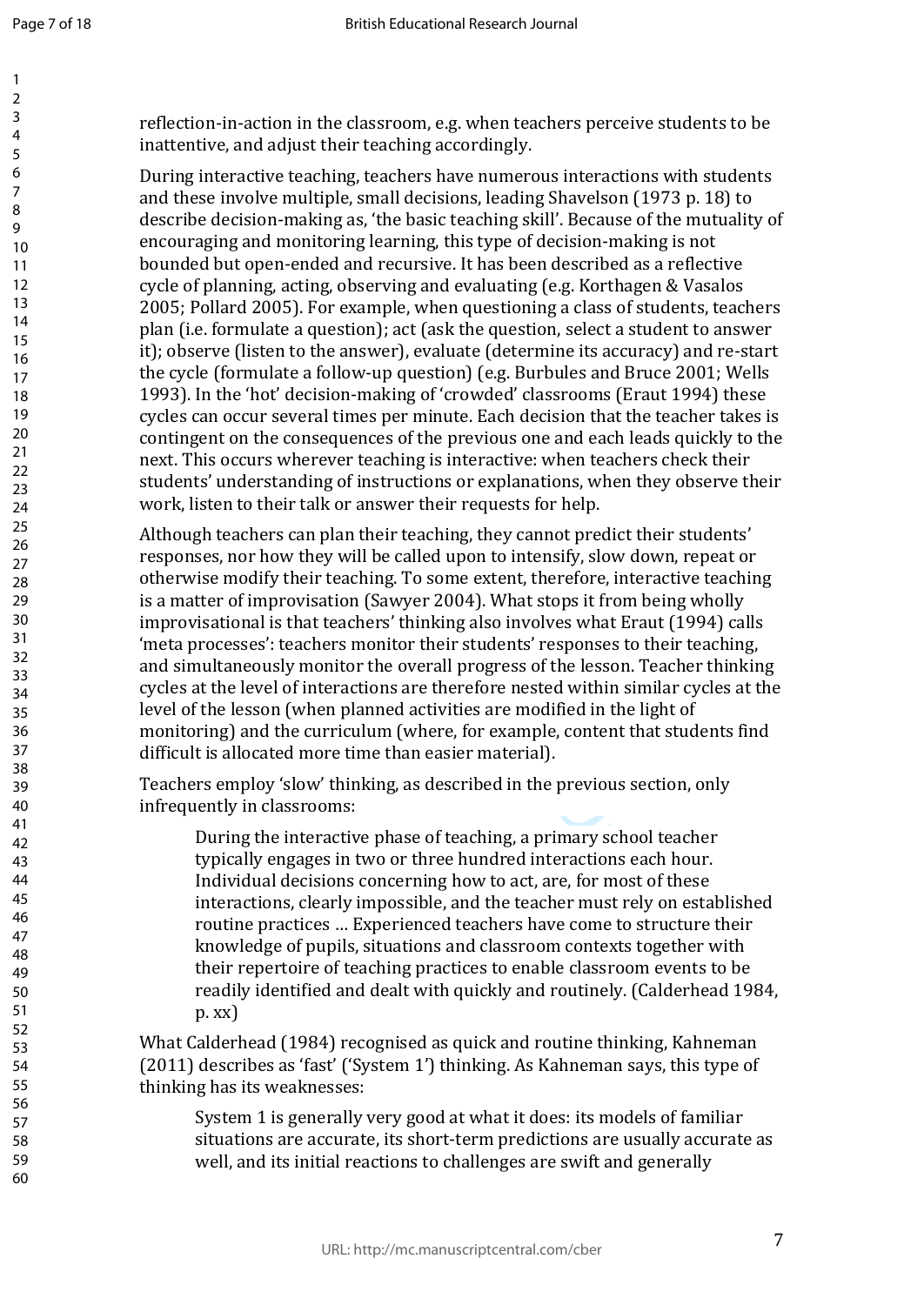appropriate. System 1 has biases, however, systematic errors that it is prone to make in specified circumstances. (p. 25)

123456789

 $\mathbf{1}$  $\overline{2}$  $\overline{3}$  $\overline{4}$ 5 6  $\overline{7}$ 8 9

Several different types of errors, common to teaching, are possible to attribute to the weaknesses of fast ('System 1') thinking. For example, teachers tend to focus on establishing and maintaining classroom activities, rather than focusing on students' learning (Calderhead 1984). They can jump to conclusions too readily; they notice evidence that supports their existing beliefs whilst ignoring contradictory evidence; and they overestimate the extent of their pupils' existing knowledge (Shavelson 1983; Calderhead 1984). Reviewing the literature on teachers' decision-making, Shavelson (1983) found that teachers were reluctant to change their thinking and acting, 'even if they are not proceeding as well as expected' (p. 32). It requires considerable mental effort to overcome such errors and the temptation is to avoid such effort (Kahneman 2011).

i2). It requires considerable mental effort to overcor<br>ation is to avoid such effort (Kahneman 2011).<br>st' decision-making whilst teaching, the role of resea<br>hers' individual decisions; rather, it is to enable teac<br>thinking In terms of 'fast' decision-making whilst teaching, the role of research is not to influence teachers' individual decisions; rather, it is to enable teachers to improve their thinking and acting more generally. It can do this by influencing teachers' conceptual frameworks, which are formed by their previous experiences of teaching and being taught and also by reflection which can be stimulated by experiencing problems in their teaching and by the discourses and ideas they engage with in their professional lives. The conceptual frameworks they bring to their teaching have been variously described as 'habits of mind' (Dewey 1933), 'meta processes' (Eraut 1994), 'mindlines' (Gabbay & le May 2004); 'mental models' (Spillane & Miele 2007), and 'practical theory' (Cordingley, 2015). This variety of terms indicates the complexity of these phenomena and the difficulty of describing them. They are both conceptual and affective, and include teachers' knowledge of students, their beliefs and values, and their sense of identity and mission (Korthagen & Vasalos 1995). Perhaps the closest description to what we mean is found in Wieser (2018) who draws on Foucault's notion of Care of the Self, arguing that reflection changes the teacher's 'professional self':

In this reflection, a teacher addresses teaching experiences which she revisits, analyses and interprets. For this interpretation, experiences are partly translated into knowledge-that, and a teacher may relate personal knowledge-that to research knowledge and evidence, in an effort to develop practical knowledge for teaching. However, re-interpretations of teaching experiences do not primarily aim to produce knowledge-that. Much rather, they are dedicated to the transformation of the professional self, which enables a teacher to address challenges experienced in teaching. (Wieser 2018, 7)

Wieser (2018) explains the process by which research informs reflection, which 'transforms … the 'professional self'. By interpreting previous experience through a research-informed lens, teachers can make a commitment to change. Such a change is not only a matter of making better decisions, but of being a better teacher (clearer, more empathic etc.). Commitments to change, made during slow, reflection-on-action thinking, are activated in the fast, intuitive thinking that is reflection-in-action (Cain 2015a). Such commitments might vary in their focus (e.g. from a narrow focus such as imposing clear rules for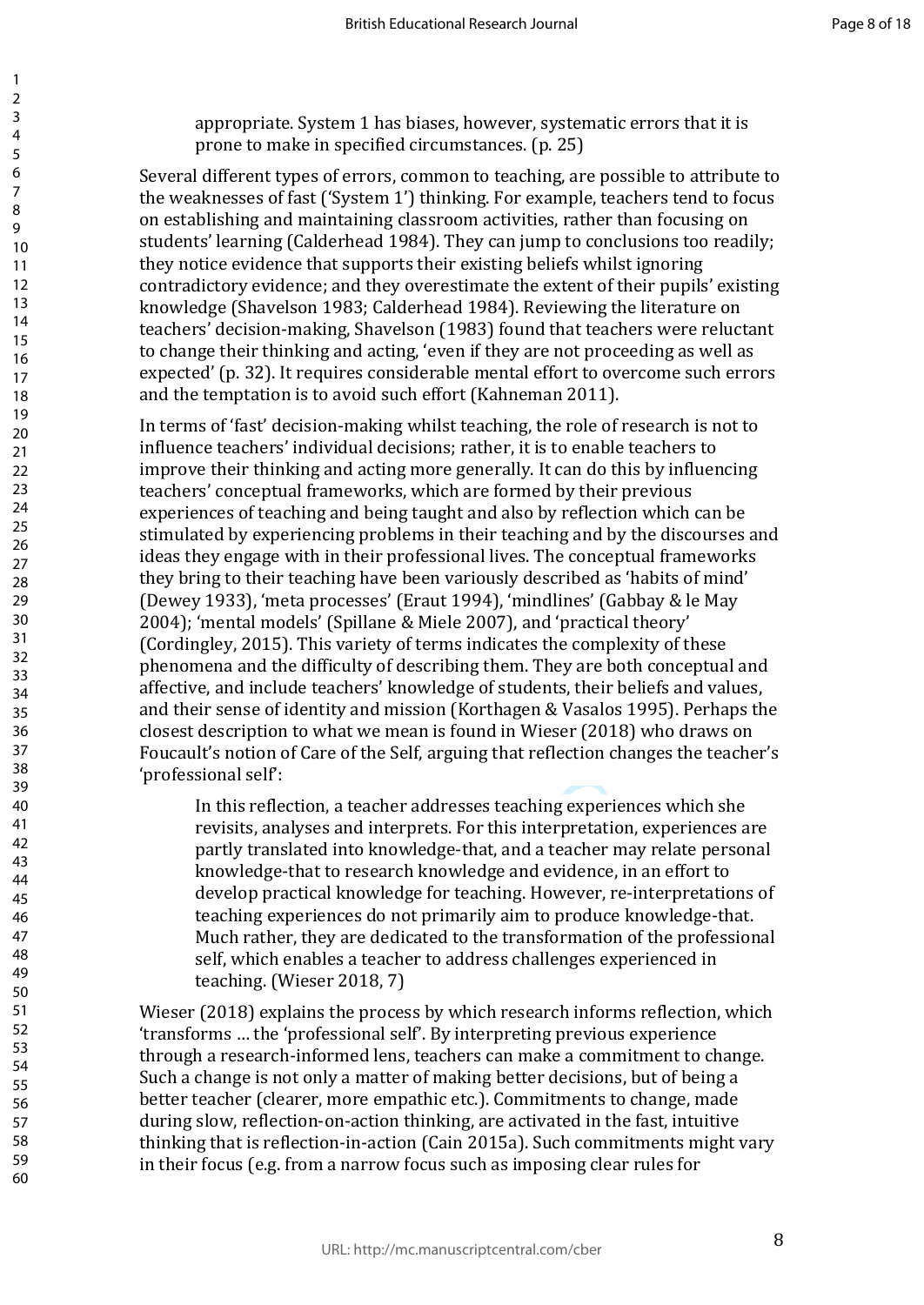$\mathbf{1}$  $\overline{2}$  $\overline{3}$ 

60

behaviour on a specific group of pupils, to a wide focus such as becoming a more empathic listener to all students) and intensity (e.g. from a low-intensity commitment that is soon forgotten, to a high-intensity commitment that is regularly revisited and reviewed). There might also be variation in the depth of engagement with research in the process of reflection (e.g. whether research is read until it is understood, or whether reflection focuses primarily on other matters).

tinct ways: they can influence what teachers think a<br>rough analyses of educational practice, research can<br>can use in their own teaching. Because educational<br>concepts, many of which are also employed by teach<br>tith research Recent empirical studies provide some evidence that research can inform teachers' reflection. If time is found for volunteer teachers to read and discuss research papers, and to use these to undertake some form of practitioner inquiry, these research papers can influence teachers' thinking in two, reasonably distinct ways: they can influence what teachers think about and how they think. Through analyses of educational practice, research can give teachers ideas that they can use in their own teaching. Because educational research uses finely-graded concepts, many of which are also employed by teachers, engagement with research can help teachers to develop their own concepts, including the concepts they use to understand students, subject matter and teaching. Research can suggest focuses for teachers to inquire into their own practice and can encourage them to challenge their established ways of thinking and acting. Importantly, engagement with research can encourage teachers to take a research orientation to their own practice. It can inspire a willingness to try out new ideas and to experiment. It can encourage a search for evidence of students' learning and a critical orientation to that evidence. In some circumstances, it can also encourage teachers to consider their ethical orientation to students (Cain, 2015b). Reviewing a literature about teachers' professional development, Cordingley (2015) found that research could contribute to CPD when teachers proactively involved specialist expertise, sought support from peers and school leaders, and adopted enquiry-oriented approaches to their development. Their learning was most effective when it was sustained over the medium term, and involved focused attention to pupils' learning and outcomes.

Further empirical support for research informing teacher thinking is found in Coldwell et al. (2017):

There was limited evidence from this study of teachers directly importing research findings to change their practice. Rather, research more typically informed their thinking and led … to experimenting, testing out and trialling new approaches in more or less systematic ways (Coldwell et al. 2017, 7).

As a consequence of using research to critique their own practice, teachers can come to change their practice. This is a matter of reflecting, individually and perhaps with colleagues, on the relationship between insights from research and their own practice, and of forming a commitment to change this practice.

# **Research can inform organisational learning**

As stated previously, schooling involves multifarious activities and a multilayered management; in this context, our third proposition is that research can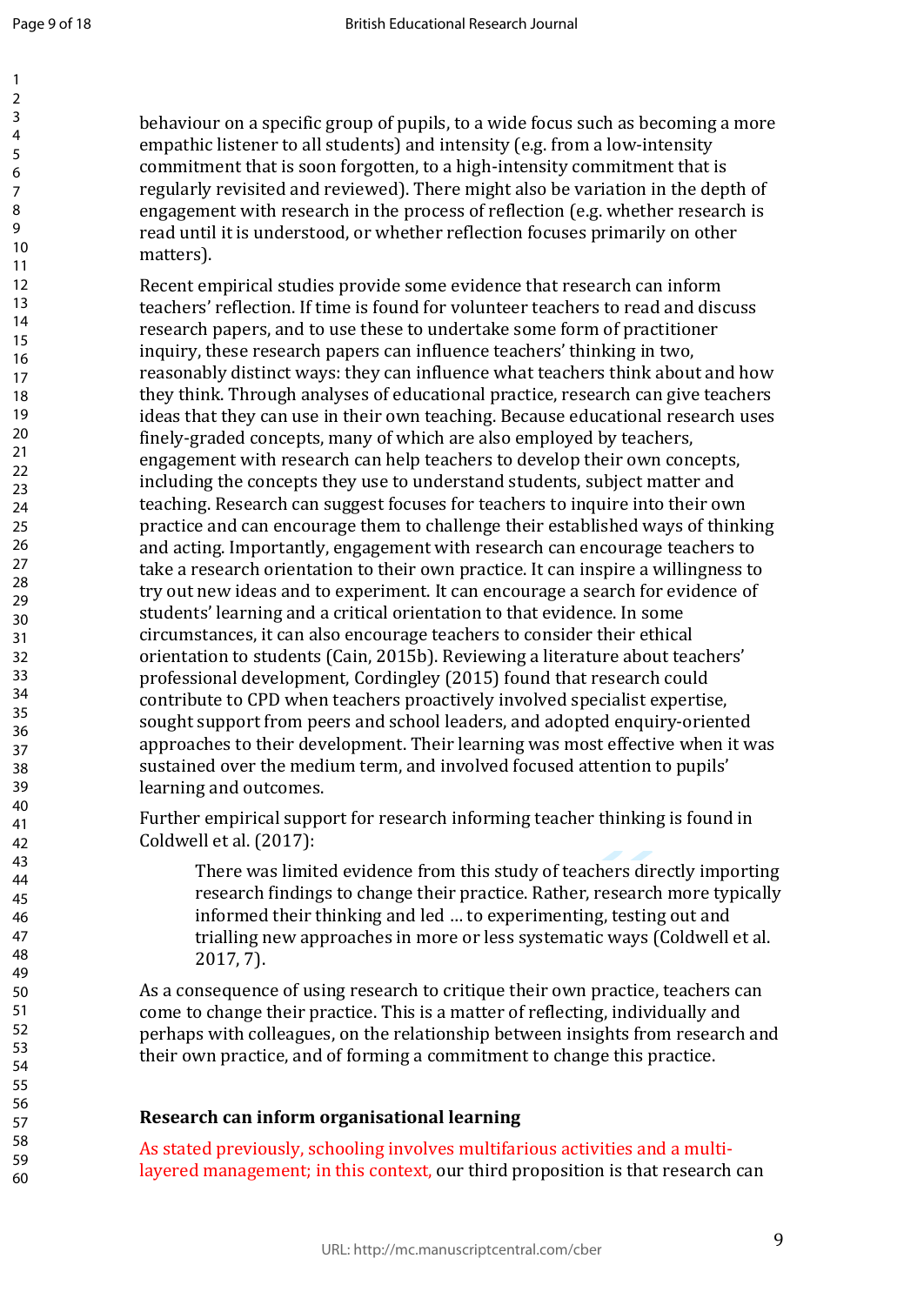raise the quality of debate within a school and thereby improve the school as a learning organisation. In organisational learning theory, an organisation is not only the individuals who comprise the organisation. Rather, organisations possess aims and values; structures and power relationships; ways of doing things; patterns of communication and ways of socialising their members into patterns of thinking and acting (Argyris & Schon, 1978). These are not static but change in response to internal and external pressures; such change has been termed 'organisational learning'.

123456789

 $\mathbf{1}$  $\overline{2}$  $\overline{3}$  $\overline{4}$ 5 6  $\overline{7}$ 8 9

naviours that, in a behaviourist understanding, const<br>rspective emphasises how people within organisatic<br>sfer knowledge, thereby generating innovations (Ti<br>sociocultural perspective, organisations learn when<br>ulate and expl Organisational learning can be conceptualised from several perspectives. From a behaviourist perspective, organisational learning occurs as a response to changes in the external environment. These changes can cause organisations to adopt new behaviours that, in a behaviourist understanding, constitute learning. A cognitive perspective emphasises how people within organisations create, retain and transfer knowledge, thereby generating innovations (Talbot et al. 2015). From a sociocultural perspective, organisations learn when their members articulate and explain their own ideas, critique, query or build on each other's idea, and these ideas are criticised and rejected, or refined and developed into collective knowledge (Mercer, 2000). Sociocultural theory also emphasises the role of symbolic representations of thought (Wertsch, 1991). Artefacts such as school policy documents, formally created within an organisation, are both *vehicles* for social learning (because the process of creating them causes people to consider each others' perspectives, engage with each others' ideas and sharpen their thinking generally) and *repositories* of social learning (because they inscribe learning into the institutional memory).

Organisational learning can occur at three levels: the individual, the team and the entire organisation. Senge (2006) argues that a coherent approach to organisational learning implies attention to each level and the interactions between levels, and he also examines the nature of power struggles, defensiveness and avoidance of conflict, that can discourage people from engaging productively with each other's ideas, and hence hinder organisational learning. He distinguishes between 'discussions' in which the aim of individuals is to win a debate, and 'dialogue', in which assumptions are suspended and power relationships set aside. Despite noting a tendency for 'dialogue' to slip into 'discussion', he nevertheless argues, '… collectively, we can be more insightful, more intelligent than we can possibly be individually' (p. 221).

Theories of organizational learning highlight the importance of both codified knowledge – i.e. that which is set down in mission statements, policies, protocols and so on, and tacit knowledge – the often unspoken knowledge, obtained and shared informally, that encapsulates a particular organisation's way of doing things, and might actually be quite different from official assertions in mission statements and so on (Argyris & Schon, 1978). Through working and talking together, school teachers can establish and maintain, but also critique and alter, their aims and purposes, their spoken and unspoken rules, a common repertoires of activities, and their shared understandings and values. They can develop the ability to share what they know, and to create knowledge together.

Research into Professional Learning Communities (PLCs) shows that organisations such as schools learn when their members share, examine and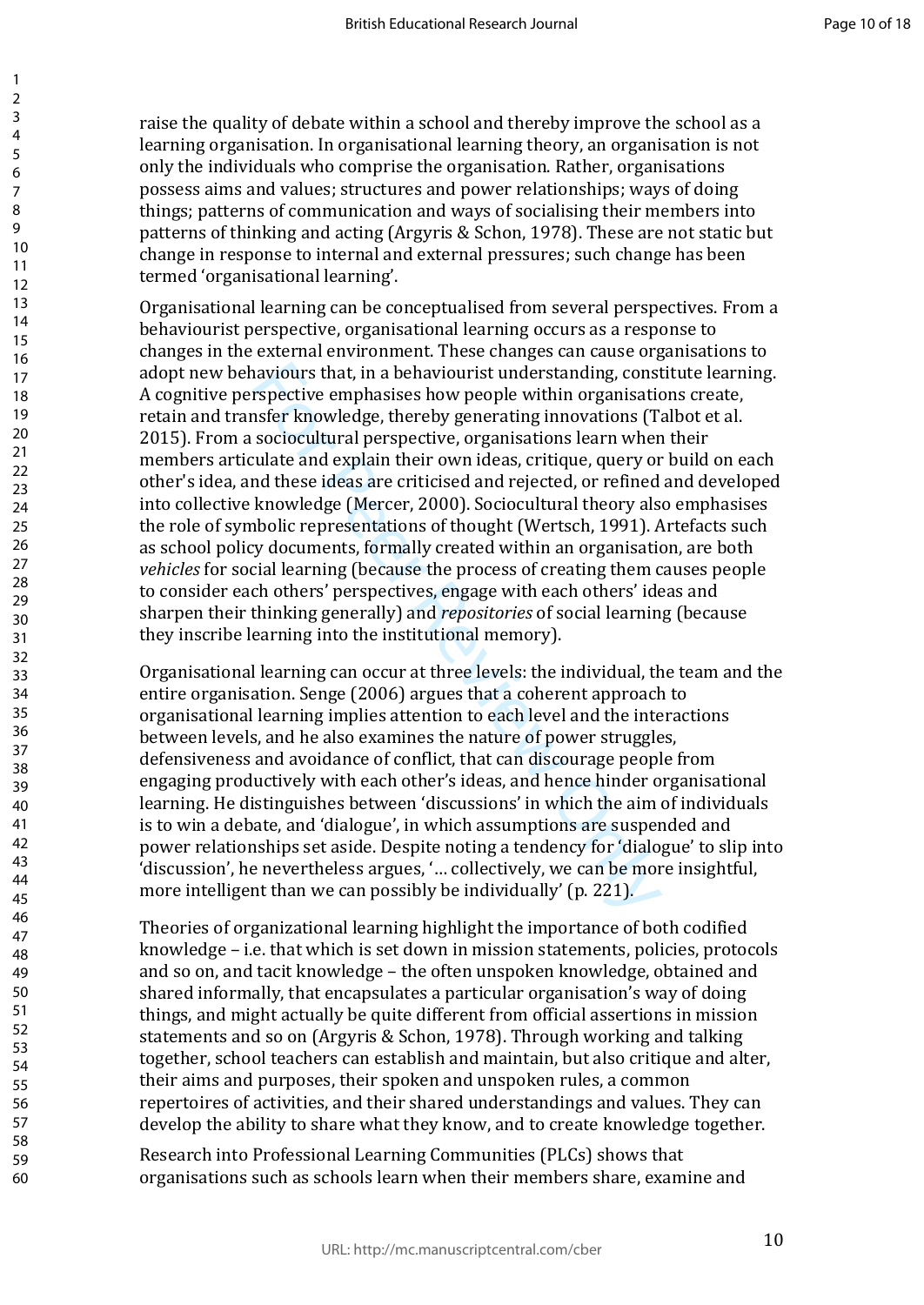$\mathbf{1}$  $\overline{2}$  $\overline{3}$  $\overline{4}$ 

critique their practice, and the norms and values that underpin that practice. They learn also through the quality and quantity of their reflective dialogue and collaboration (Kruse, Louis and Bryk, 1995). In order to be 'intellectually vigorous', Professional Learning Communities require both formally organised Continual Professional Development and 'incidental learning opportunities', in which self-evaluation and enquiry are seen as a source of learning, and there are opportunities to transfer individual learning to the whole community, and to create new knowledge together (Stoll et al., 2006). They also promote 'neighbour interactions' – opportunities for people to converse together so that ideas are presented, debated and contested (Ibid). Davis and Sumara (2008) further argue that, for these conditions to be met, there should be 'decentralised control' that allows the system itself to determine what is acceptable.

tem itself to determine what is acceptable.<br>
Stations, with a shared aim of thinking together about stations, with a shared aim of thinking together about<br>
prortance (Earl & Timperley, 2009). It enables a discousing the<br>
n Research can provide a platform for teachers to engage in constructive and critical conversations, with a shared aim of thinking together about matters of educational importance (Earl & Timperley, 2009). It enables a discourse to be established which allows teachers to explore and discuss key educational concepts in ways which articulate with professionalism rather than only policy (Schuck et al., 2018). Unlike public educational policy, which also aims to shape schools' actions in particular ways, educational research can be used to provide alternative perspectives and open up debate; it can be critiqued and even rejected (Cain, 2017). Research can contribute to the learning of individuals (e.g. undertaking Higher Degrees), teams (e.g. via research reading groups), and the organisation (e.g. via staff development activities). Teachers' discussions, based around an identifiable topic and informed by research, have been shown to provide a stimulus for collegial explicating, sharing, questioning and critiquing both internalised, tacit knowledge and knowledge that is codified in school policies (Wiliam et al., 1994; Earl & Timperley, 2009; Cain, 2015). Such discussions can be formally organised (e.g. in collaborative action research projects, in school-based research conferences or seminars) and they can occur incidentally (e.g. as a consequence of a school's involvement with a universityled research project). Empirical evidence suggests that research is more likely to contribute to organisational learning when a schools' climate is focussed on learning, experimentation, and valuing new ideas, when there are frequent and useful interactions about teaching and learning and when there are high levels of trust in the school (Brown, Daly and Liou, 2016).

Coldwell et al. (2017) found that, in some schools, research influenced how teachers and school leaders thought together, what they thought about, what they communicated and how, their openness to new ideas, and their critical and rigorous appraisal of such ideas:

[In] research-engaged schools … 'research use' meant integrating research evidence into all aspects of their work as part of an ethos of continual improvement and reflection. (p. 7).

They also argue that an important aspect of organisational development had to do with the organisation's ability to communicate with external organisations and actors. Without such communication, organisations can become insular and inward-looking; with it, they have opportunities for critique and self-renewal.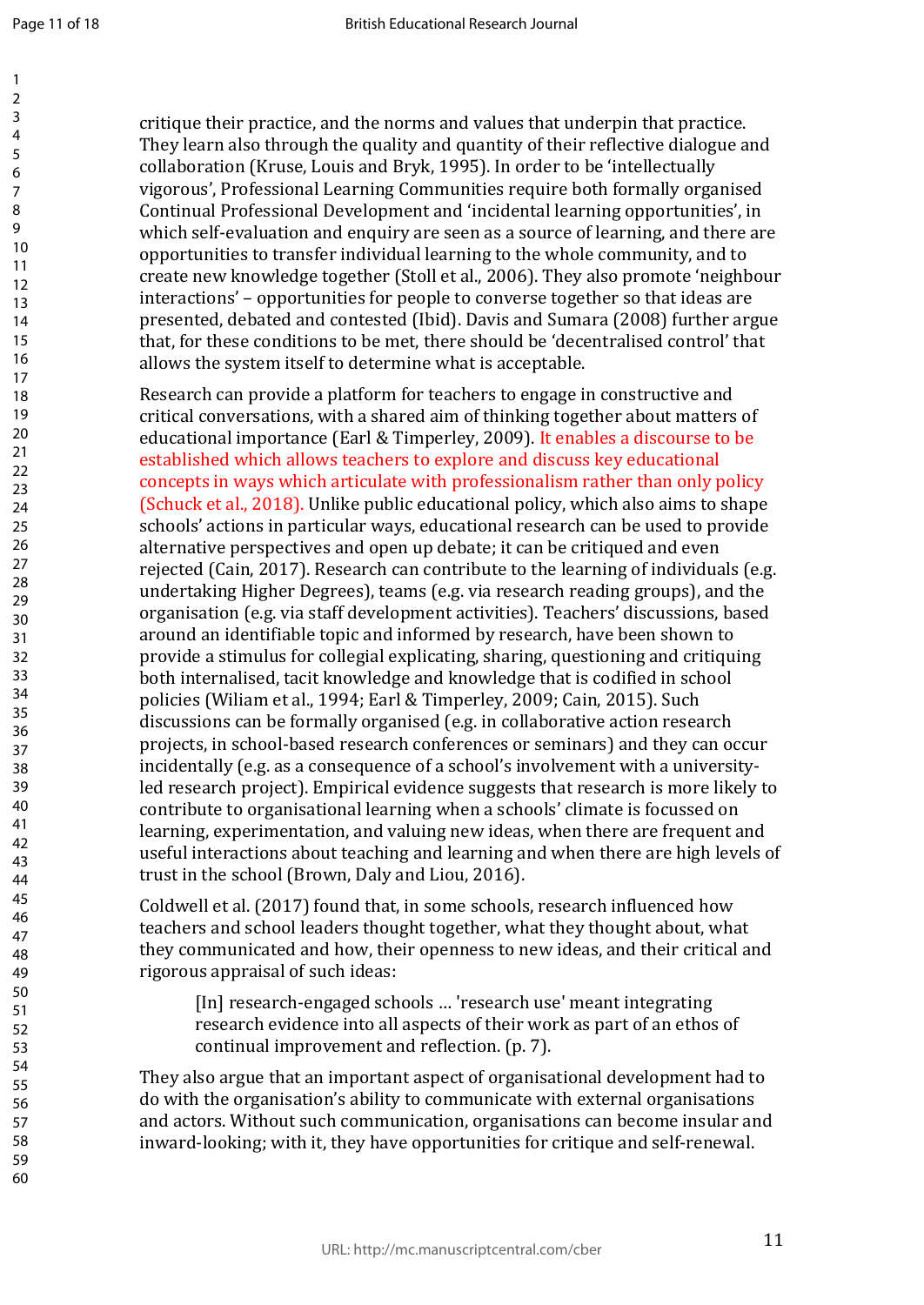The influence of research in organisational learning might vary according to the breadth of focus (e.g. whether focusing only on pupils' outcomes, or including curriculum, pedagogy, values and ethics), depth of engagement (e.g. from an occasional CPD event to a regular programme of activities) and the intensity of commitment to change (e.g. whether research engagement is seen as an opportunity for collegial discussion or whether it encourages teachers to relate research to their own practice).

# **Unknowing use of research**

fessional thinking. It does so by informing the develucies, resources and services (including Continuous.<br>
In these cases, practitioners can be unaware of the policies, resources and services (Cain and Al<br>
'unknowing' use In addition to our discussion above, educational research can inform practice, bypassing professional thinking. It does so by informing the development of educational policies, resources and services (including Continuous Professional Development). In these cases, practitioners can be unaware of the contribution of the research to the policies, resources and services (Cain and Allan 2017); this can be termed 'unknowing' use of research. In principle, unknowing use of research might occur during bounded decision-making, teachers' reflection and organizational learning. Evidence from the UK's Research Excellence Framework (a periodic assessment of the research undertaken in UK universities) suggests that this might be the most frequent type of research utilisation, particularly the research that is highly rated in the assessment exercise:

Rather than contributing to a dialogue with practitioners, and advancing the professional learning of practitioners and organisations, research is more often used to generate technologies and justify policies. There is evidence that research impacts on educational structures and arrangements but very few indications … of practitioners engaging with research, interrogating and discussing it, bringing it into relationship with other forms of knowledge, and reviewing their practice in its light. (Cain & Allan, 2017, 11)

Whilst it is legitimate for research to inform policies, technologies and services, this does not necessarily translate into better teaching and learning, and there is a body of evidence that suggests that it is counterproductive to sink research efforts into developing resources without also changing teachers' thinking (Slavin 2006).

#### **Conclusion**

We have argued that research can be used by school practitioners to influence practice in the following ways:

- It can inform *bounded decision-making* by providing evidence that is understood in the light of assumptions and brought into discussion from which decisions and actions emerge
- It can inform *teachers' reflection*, influencing both what teachers think about and how they think, leading to changes in their 'professional self'
- It can inform *organizational learning* when it is brought into professional conversations, both formal and informal

URL: http://mc.manuscriptcentral.com/cber

123456789

 $\mathbf{1}$  $\overline{2}$  $\overline{3}$  $\overline{4}$ 5 6  $\overline{7}$ 8 9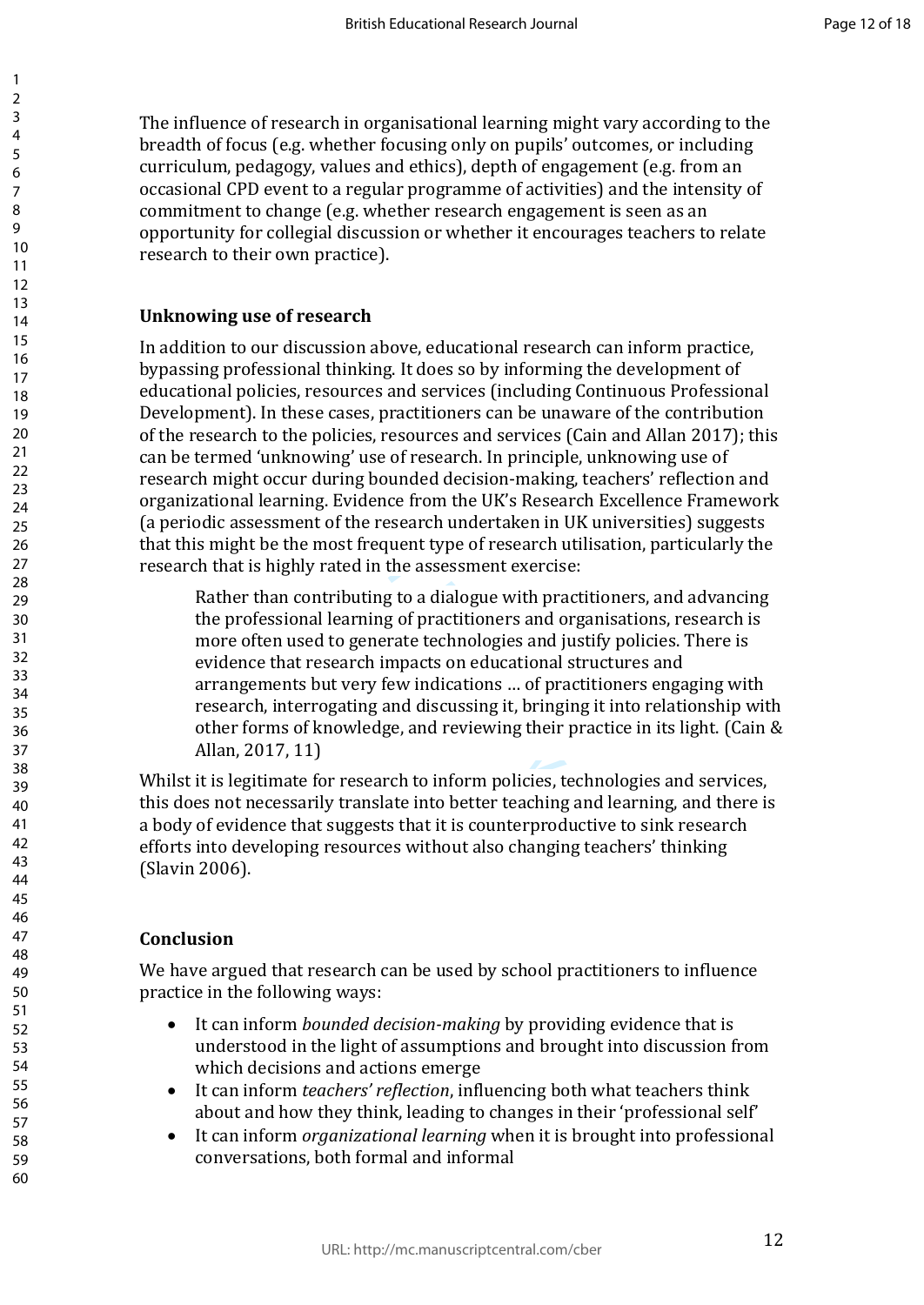$\mathbf{1}$  $\overline{2}$  $\overline{3}$ 

In each of these categories, research informs teachers' professional thinking, helping them to form judgments that navigate through the competing tensions that characterise schooling. Additionally, research can be used unknowingly when it contributes to the development of policies, resources and services that are used by practitioners.

Research engagement in each category can range along a continuum from superficial engagement (e.g. being struck by an interesting report of research in a news bulletin or blog) to deep engagement (e.g. as part of a Higher Degree). As mentioned previously, a desire to change can prompt practitioners to focus on a narrow or a wide focus, and their commitment to change can vary in intensity.

We recognise that this conceptualisation is not the last word in theorising teachers' research use. Research use in education has not been extensively studied, and is under-theorised; in developing our conceptualisation, we have therefore drawn on a range of theories. This approach has weaknesses as well as strengths. One weakness is that we have not been able to locate our categories of research use within an overarching theory of teacher thinking that could account for the contribution of research to both the individual and collective aspects of thinking. Further work might generate theory that is better integrated. Another weakness is that our categories overlap each other. For instance, research that is used to inform bounded decision-making might inform the reflection of individual teachers (particularly those teachers involved in the decisionmaking); it might also inform organisational learning if it is brought into formal or informal conversations among school staff.

mate this conceptualisation is not the last word in the fast word in<br>tarch use. Research use in education has not been ext<br>under-theorised; in developing our conceptualisation<br>on a range of theories. This approach has weak Nevertheless, this conceptualisation might be useful for both researchers and practitioners. When applied to practice, practitioners will likely give different credence and weight to each of the propositions outlined above. School leaders, and those whose roles are concerned with decisions taken outside the classroom, might emphasise the contribution of research to bounded decision-making, for instance around policy making at the school level. Classroom teachers and others who work closely with students will likely emphasise the contribution of research to teachers' reflection and thereby, to develop the tacit expertise of teachers which is essential to teacher-student interactions. Those with a suprainstitutional role, including policy makers and senior educational leaders, might emphasise the communicative contribution of research and its contribution to organisational learning. As researchers, we believe each of these conceptualisations is essential to the educational enterprise. To improve practice, it is necessary to attend to the minutiae of everyday, teaching interactions *and* to the decisions that underpin such interactions, *and* to the channels of communication that allow ideas to be introduced, challenged, refined and adopted (Godfrey & Brown, 2019). Doing this well, means attending to the breadth of focus, the depth of engagement with research, and the intensity of commitment to research-informed change. The conceptual framework presented here provides a new and practical means for school leaders to monitor, evaluate and develop research use within their schools.

We also believe that our framework has potential to inform further empirical research and theory. Most empirical work to date has used conceptual frameworks drawn from the fields of policy or health; further work might use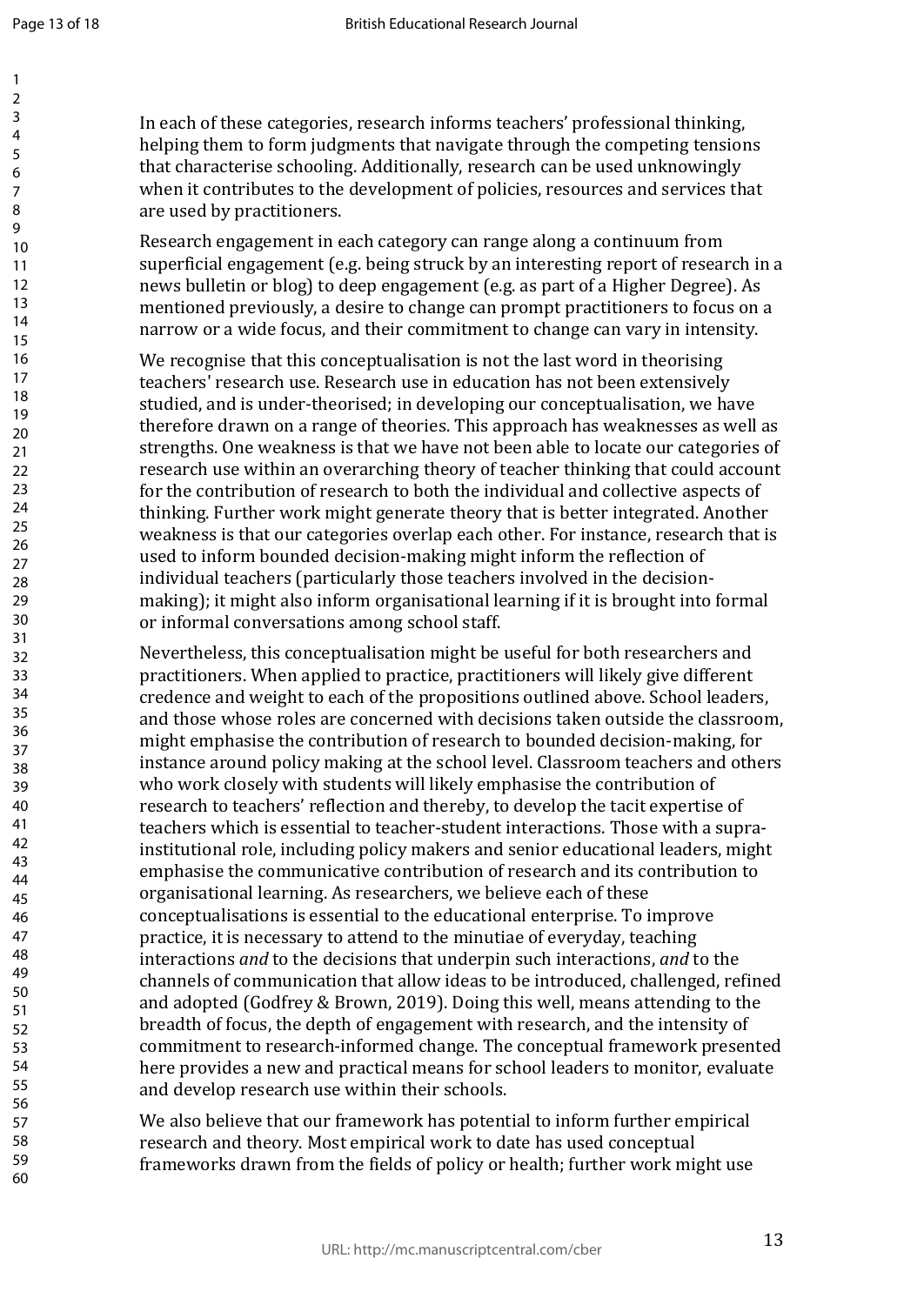one or more of our categories to guide the formation of research questions, theoretical frameworks and analysis of data. As previously stated, we have drawn on a wide range of perspectives; any of these might make a fruitful source of theoretical resources.

eir confidence in their own teaching, and to adopt pr<br>they do not believe in (Nicholson-Goodman & Garm<br>conceptualisation might help schools to avoid this p<br>efits of using research, whilst avoiding the disadvan<br>met, M., & L We have suggested that research can benefit schools in three ways but attention to only one or two of these is unlikely to generate the benefits that the proponents of research use hope for. In particular we recognise a danger that an exclusive attention to the first of our categories – bounded decision-making – could actually be detrimental to teachers and schools. Research in the USA, where educational research use has a longer history than the U.K., has shown that the phrase 'It's research-based' has been used to coerce teachers, to undermine their confidence in their own teaching, and to adopt programs and practices that they do not believe in (Nicholson–Goodman & Garman 2007). Hopefully, our conceptualisation might help schools to avoid this problem, and to realise the benefits of using research, whilst avoiding the disadvantages.

### **References**

123456789

 $\mathbf{1}$  $\overline{2}$  $\overline{3}$  $\overline{4}$ 5 6  $\overline{7}$ 8 9

Author 1 (Removed for review)

- Amara, N., Ouimet, M., & Landry, R. (2004) New evidence on instrumental, conceptual, and symbolic utilization of university research in government agencies. *Science Communication, 26*, 75-106.
- Argyris, C., & Schon, D. A. (1978). *Organizational learning: A theory of action perspective.* (Reading, MA, Addision-Wesley).
- British Educational Research Association/Royal Society for the Arts. (2014). *Research and the teaching profession: Building the capacity for a selfimproving education system* (London, BERA).
- Biesta, G. (2007) Why "what works" won't work: Evidence-based practice and the democratic deficit in educational research. *Educational theory*, *57*(1), 1- 22.
- Biesta, G. J. (2010) Why 'what works' still won't work: From evidence-based education to value-based education. *Studies in philosophy and education*, *29*(5), 491-503.
- Biesta, G. (2015). On the two cultures of educational research, and how we might move ahead: Reconsidering the ontology, axiology and praxeology of education. European Educational Research Journal, 14(1), 11-22.
- Biesta, G., Ourania, F., Wainwright, E., & Aldridge, D. (2019). Why educational research should not just solve problems, but should cause them as well, *British Educational Research Journal,* 45(1), 1-4.
- Briscoe, P., Pollock, K., Campbell, C. and Carr-Harris, S. (2015) Finding the Sweet Spot: Network Structures and Processes for Increased Knowledge Mobilization, *Brock Education Journal,* 25(1), 19-34.
- Brown, C. (2018). *How social science can help us make better choices: Optimal rationality in action* (Bingley, Emerald Publishing).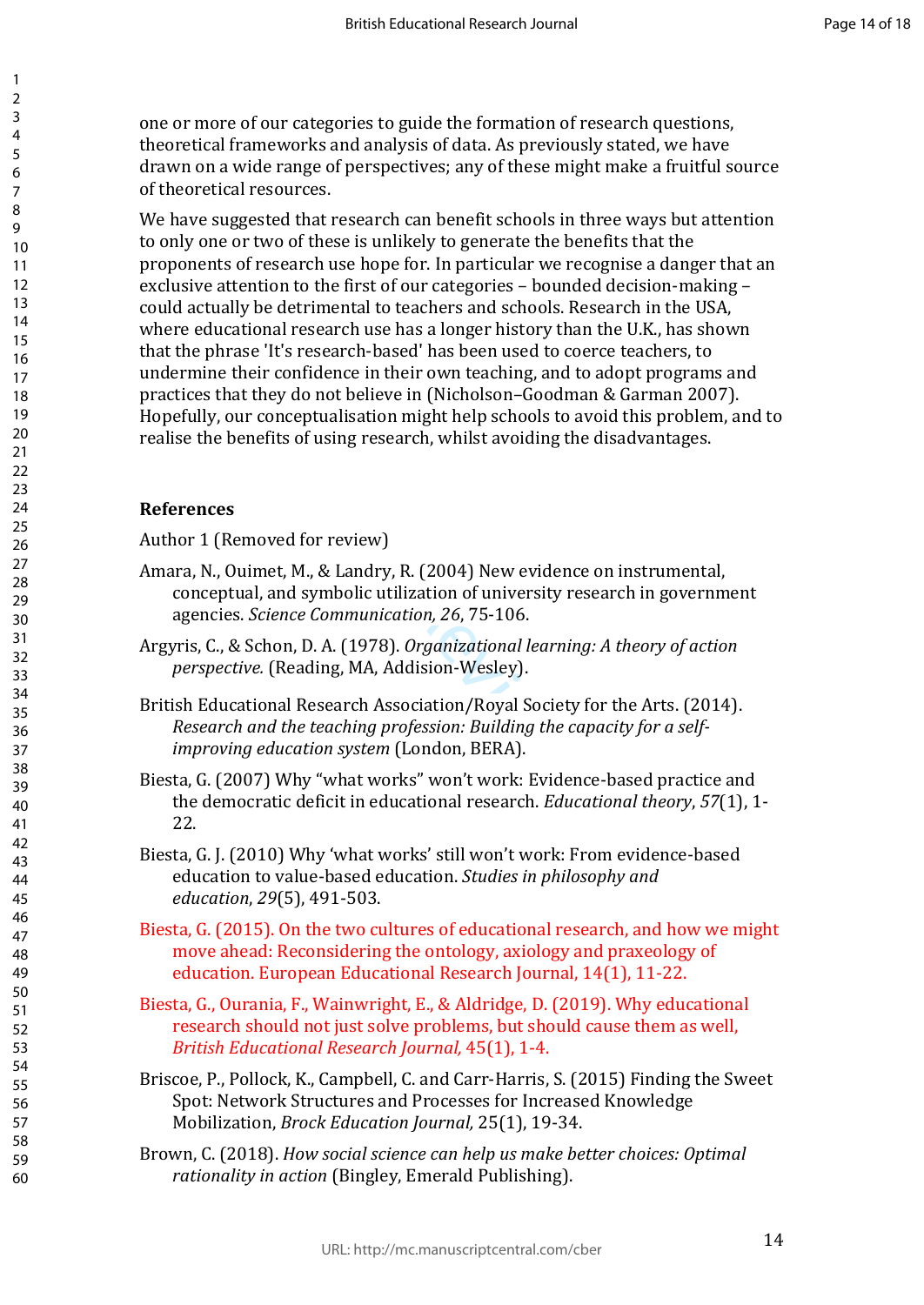| 1<br>2                     |                                                                                                                                                                                                                                                    |
|----------------------------|----------------------------------------------------------------------------------------------------------------------------------------------------------------------------------------------------------------------------------------------------|
| 3<br>4<br>5<br>6           | Brown, C., Daly, A., & Liou, Y. H. (2016) Improving trust, improving schools:<br>Findings from a social network analysis of 43 primary schools in<br>England. Journal of Professional Capital and Community, 1(1), 69-91.                          |
| 7<br>8<br>9<br>10          | Brown, C. and Flood, J. (2018) Lost in translation? Can the use of theories of<br>action be effective in helping teachers develop and scale up research-<br>informed practices?, Teaching and Teacher Education, 72, May, pp. 144-154.             |
| 11<br>12<br>13<br>14<br>15 | Burbules, N. C., & Bruce, B. C. (2001) Theory and research on teaching as<br>dialogue. In: V. Richardson (Ed.), Handbook of research on teaching (pp.<br>1102-1121). (Washington, DC., American Educational Research<br>Association).              |
| 16<br>17<br>18             | Cabinet Office (2013) What Works Network. Online:<br>www.gov.uk/guidance/what-works-network.                                                                                                                                                       |
| 19<br>20<br>21             | Cain, T. (2015a) Teachers' engagement with published research: addressing the<br>knowledge problem. Curriculum Journal, 26(3), 488-509.                                                                                                            |
| 22<br>23<br>24<br>25       | Cain, T. (2015b) Teachers' engagement with research texts: beyond<br>instrumental, conceptual or strategic use. Journal of Education for<br>Teaching, 41(5), 478-492.                                                                              |
| 26<br>27<br>28             | Cain, T. (2017) Denial, opposition, rejection or dissent: why do teachers contest<br>research evidence?. Research Papers in Education, 32(5), 611-625.                                                                                             |
| 29<br>30<br>31             | Cain, T., & Allan, D. (2017) The invisible impact of educational research. Oxford<br>Review of Education, 43(6), 718-732.                                                                                                                          |
| 32<br>33                   | Calderhead, J. (1984) Teachers' classroom decision-making. (London, Holt,<br>Rinehart and Winston).                                                                                                                                                |
| 34<br>35<br>36<br>37       | Coldwell, M., Greany, T., Higgins, S., Brown, C., Maxwell, B., Stiell, B., Stoll, L.,<br>Willis, B. and Burns, H. (2017) Evidence-informed teaching: an evaluation of<br>progress in England. Research Report. (London, Department for Education). |
| 38<br>39<br>40             | Cordingley, P. (2015). The contribution of research to teachers' professional<br>learning and development. Oxford Review of Education, 41(2), 234-252.                                                                                             |
| 41<br>42<br>43             | Davis, B., & Sumara, D. (2009) Complexity as a theory of education. Transnational<br>Curriculum Inquiry, 5(2), 33-44.                                                                                                                              |
| 44<br>45<br>46             | Dewey, J. (1933). How we think: A restatement of the relation of reflective thinking<br>to the educational process. (Lexington, MA: Heath).                                                                                                        |
| 47<br>48<br>49             | Earl, L. M., & Timperley, H. (Eds.). (2008). Professional learning conversations:<br>Challenges in using evidence for improvement (Dordrecht, NL, Springer).                                                                                       |
| 50<br>51<br>52             | Eraut, M. (1994) Developing professional knowledge and competence.<br>(London, RoutledgeFalmer).                                                                                                                                                   |
| 53<br>54<br>55             | Estabrooks, C. A. (1999) The conceptual structure of research<br>utilization. Research in nursing & health, 22(3), 203-216.                                                                                                                        |
| 56<br>57<br>58<br>59<br>60 | Farley-Ripple, E., Tilley, K., & Tise, J. (2017) Brokerage and the research-practice<br>gap: A theoretical and empirical examination. Paper presented at the 2017<br>annual meeting of the American Educational Research Association.              |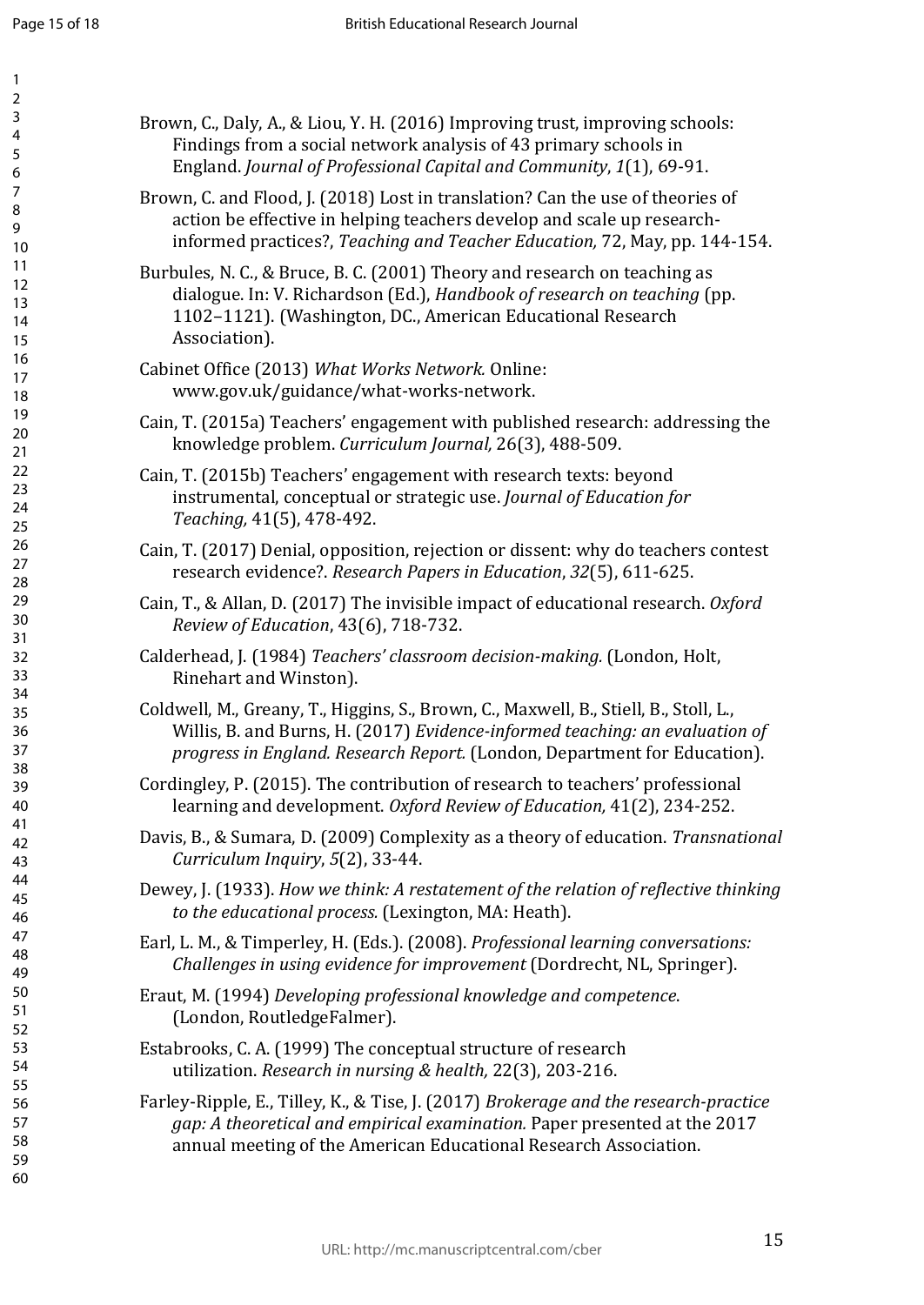$\mathbf{1}$  $\overline{2}$  $\overline{3}$ 4 5 6  $\overline{7}$ 8  $\overline{9}$ 

| Gabbay, J., & le May, A. (2004). Evidence based guidelines or collectively<br>constructed "mindlines?" Ethnographic study of knowledge management in<br>primary care. BMJ, 329(7473), 1013.                                                                      |
|------------------------------------------------------------------------------------------------------------------------------------------------------------------------------------------------------------------------------------------------------------------|
| Godfrey, D., & Brown, C. (Eds.). (2019). An Ecosystem for Research-Engaged<br>Schools: Reforming Education Through Research. (London, Routledge).                                                                                                                |
| Goldacre, B. (2013) Building evidence into education. Online:<br>www.gov.uk/government/news/building-evidence-into-education.                                                                                                                                    |
| Gough, D. (2013) Knowledge mobilisation in education in England. In: B. Levin, J.<br>Qi & H. Edelstein (Eds) The Impact of Research in Education. (Bristol, Policy<br>Press).                                                                                    |
| Gov.uk. (2014) Newly Qualified Teachers: Annual Survey. Online:<br>www.gov.uk/government/collections/newly-qualified-teachersannual-<br>survey.                                                                                                                  |
| Hammersley, M. (2002) Educational research, policymaking and practice.<br>(London Paul Chapman).                                                                                                                                                                 |
| Hammersley, M. (2013) The myth of research-based policy and practice. (London,<br>Sage).                                                                                                                                                                         |
| Higher Education Funding Council, England. (2011) Assessment Framework and<br>Guidance on Submissions. (Bristol, HEFCE).                                                                                                                                         |
| Kahneman, D. (2011) Thinking, fast and slow. (London, Allen Lane).                                                                                                                                                                                               |
| Korthagen, F., & Vasalos, A. (2005) Levels in reflection: Core reflection as a<br>means to enhance professional growth. Teachers and Teaching, 11(1), 47-71.                                                                                                     |
| Kruse, S. D., Louis, K. S., & Bryk, A. (1995) Building professional learning in<br>schools. (Madison, WI, Center on Organization and Restructuring of Schools).                                                                                                  |
| Kvernbekk, T. (2015) Evidence-based practice in education: Functions of evidence<br>and causal presuppositions. (London, Routledge).                                                                                                                             |
| Malin, J. R., Brown, C., & Trubceac, A. S. (2018) Going for Broke: A Multiple-Case<br>Study of Brokerage in Education. AERA Open doi: 2332858418769297.                                                                                                          |
| März, V. and Kelchtermans, G. (2013) Sense-making and structure in teachers'<br>reception of educational reform. A case study on statistics in the<br>mathematics curriculum, Teaching and Teacher Education, 29, 13-24.                                         |
| McIntyre, D. (2005) Bridging the gap between research and practice. Cambridge<br>Journal of Education, 35(3), 357-382.                                                                                                                                           |
| Mercer, N. (2000) Words and minds: How we use language to think together.<br>(London, Routledge).                                                                                                                                                                |
| Nicholson-Goodman, J., & Garman, N. B. (2007) Mapping practitioner<br>perceptions of 'It's research based': scientific discourse, speech acts and the<br>use and abuse of research. International Journal of Leadership in<br><i>Education, 10</i> (3), 283-299. |
| Nutley, S. M., Walter, I., & Davies, H. T. (2007) Using evidence: How research can<br>inform public services. (Bristol, Policy Press).                                                                                                                           |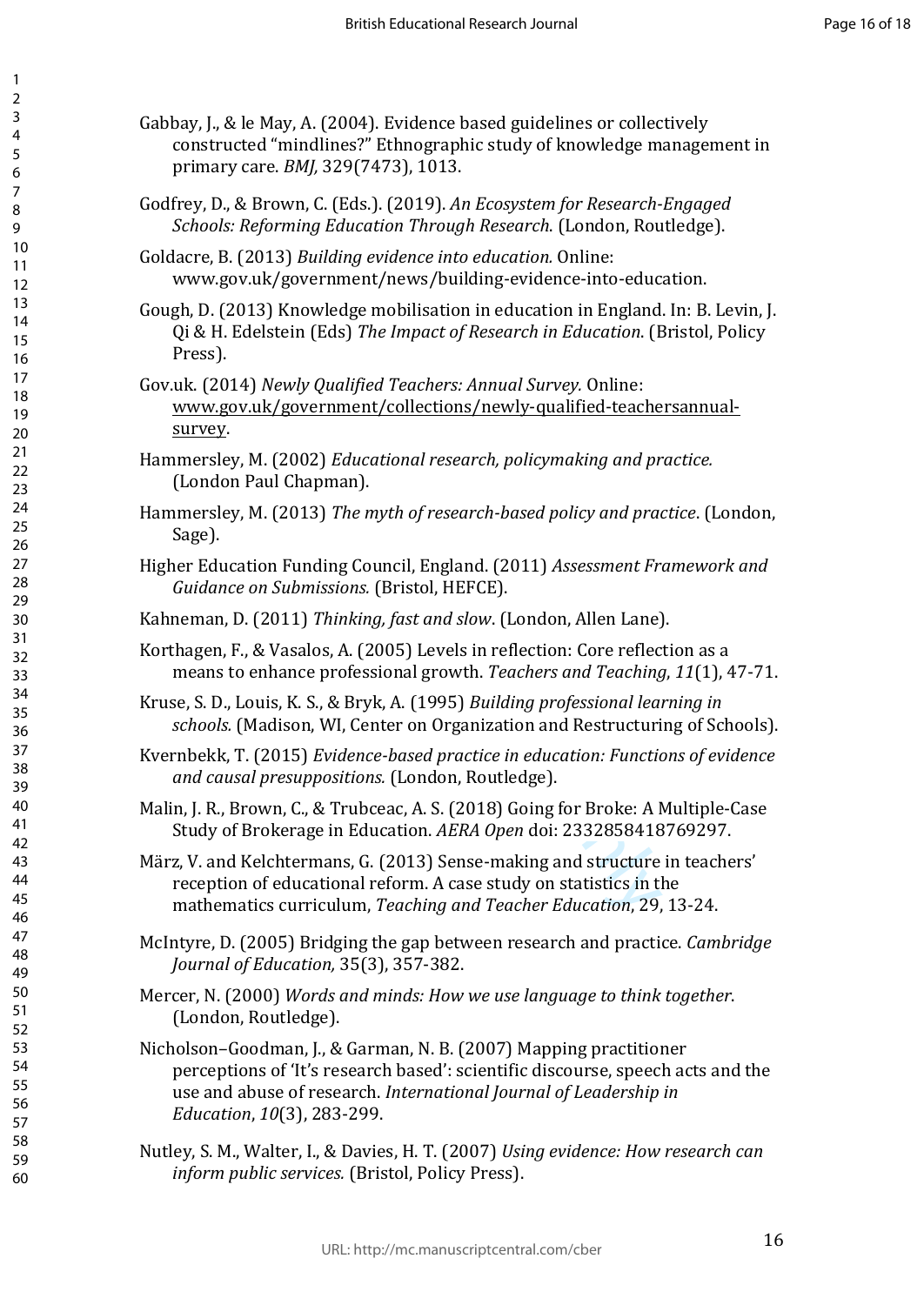| 1<br>$\overline{2}$<br>3<br>4<br>5<br>6<br>7<br>8<br>9<br>10<br>11<br>$\overline{12}$<br>13<br>$\overline{14}$<br>15<br>16<br>$\frac{1}{2}$<br>18<br>19<br>20<br>$\overline{21}$<br>22<br>23<br>24<br>25<br>26<br>27<br>28<br>29<br>30<br>31<br>32<br>33 |  |
|----------------------------------------------------------------------------------------------------------------------------------------------------------------------------------------------------------------------------------------------------------|--|
| 34<br>35<br>$\frac{36}{5}$<br>37<br>38<br>39<br>40<br>41<br>42<br>43<br>44                                                                                                                                                                               |  |
| 45<br>46<br>47<br>48<br>49<br>50<br>51<br>52<br>53<br>54<br>55                                                                                                                                                                                           |  |
| 56<br>57<br>58<br>59<br>60                                                                                                                                                                                                                               |  |

| Phillips, D. C. (2007) Adding complexity: Philosophical perspectives on the  |
|------------------------------------------------------------------------------|
| relationship between evidence and policy. In: P.A. Moss (Ed) Yearbook of the |
| National Society for the Study of Education, 106, 376-402.                   |

- Pollard, A. (2005) *Reflective teaching: Evidence-informed professional practice.* (London, Continuum).
- Guerriero, S.(ed.) (2017) *Pedagogical Knowledge and the Changing Nature of the*  Research Councils UK (2013) *RCUK Policy on Open Access.* Online: [www.rcuk.ac.uk/research/openaccess/policy/](http://www.rcuk.ac.uk/research/openaccess/policy/)
- Sawyer, R. K. (2004) Creative teaching: Collaborative discussion as disciplined improvisation. *Educational researcher*, *33*(2), 12-20.
- Schon, D. A. (1984) *The reflective practitioner: How professionals think in action.* (New York, Basic books).
- Schön, D. A. (1987) *Educating the reflective practitioner: Toward a new design for teaching and learning in the professions*. (San Fancisco, Jossey-Bass).
- Schuck, S., Aubusson, P., Burden, K., & Brindley, S. (2018). *Uncertainty in teacher education futures: Scenarios, politics and STEM*. (Singapore, Springer).
- Senge, P. M. (2006) *The fifth discipline: the art and practice of the learning organization.* (London, Random House).
- Shavelson, R. J. (1973) *The basic teaching skill: Decision making*. (Stanford, CA, Stanford University).
- Shavelson, R. J. (1983) Review of research on teachers' pedagogical judgment, plans, and decisions. *Elementary School Journal*, 83, 392-415.
- Slavin, R. E. (2004) Education research can and must address "what works" questions. *Educational researcher*, *33*(1), 27-28.
- 984) The reflective practitioner: How professionals the Work, Basic books).<br>
987) Educating the reflective practitioner: Toward a<br>
1987) Educating the reflective practitioner: Toward a<br>
1987) Educating in the professions. Slavin, R.E. (2006) Translating research into widespread practice: The case of Success for All. In M. Constas & R. Sternberg (Eds.), *Translating theory and research into educational practice* (pp. 113-126). (Mahwah, NJ, Erlbaum).
- Smith, K. (2013) *Beyond evidence based policy in public health: The interplay of ideas*. (Basingstoke, Palgrave Macmillan).
- Spillane, J. P., & Miele, D. B. (2007) Evidence in Practice: A Framing of the Terrain. *Yearbook of the National Society for the Study of Education*, *106*(1), 46-73.
- Stenhouse, L. (1981) What counts as research. *British Journal of Educational Studies,* 29(2), 103-114.
- Stoll, L., Bolam, R., McMahon, A. J., Wallace, M., & Thomas, S. M. (2006) Professional learning communities: a review of the literature. *Journal of Educational Change,* 7(4), 221 - 258.
- Talbot, S., Stothard, C., Drobnjak, M., & McDowall, D. (2015) *Learning Organisations: A Literature Review and Critique.*  Online: [www.dtic.mil/dtic/tr/fulltext](http://www.dtic.mil/dtic/tr/fulltext)
- Weiss, C. H. (1979) The many meanings of research utilization. *Public Administration Review,* 39, 426–431.